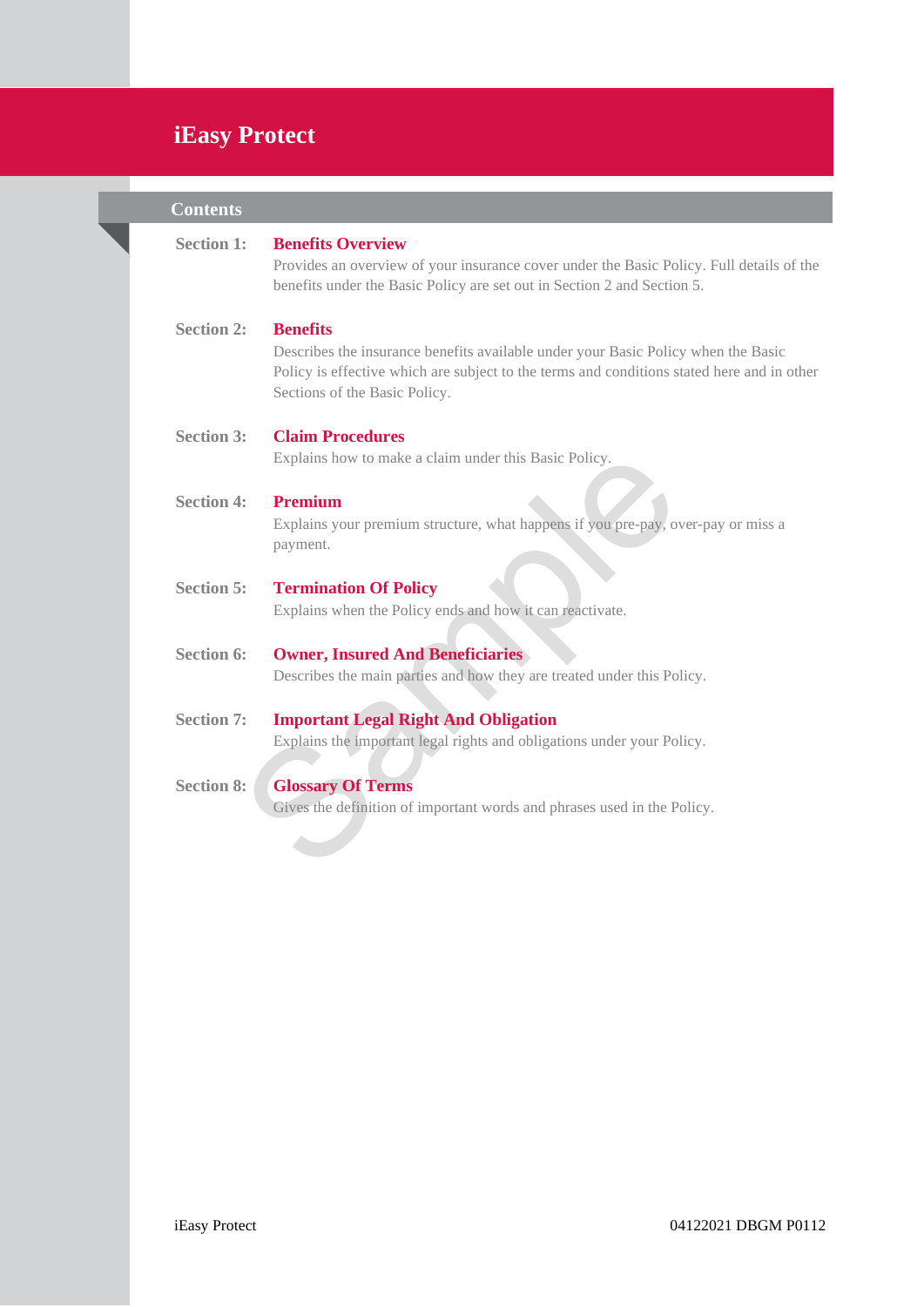

## **Section 1: Benefits Overview**

Provides an overview of your insurance cover under the Basic Policy. Full details of the benefits under the Basic Policy are set out in Section 2 and Section 5.

We agree only on the basis of the terms and conditions contained in this Policy, and subject to payment of the relevant premium, to provide insurance cover to the Insured.

**What is covered?**

Under this Policy, the Insured is entitled to the following core benefit:

| Core Benefit | Compassionate Death Benefit |
|--------------|-----------------------------|
|--------------|-----------------------------|

## **What's more?**

iEasy Protect gives you the flexibility to tailor your cover according to your specific needs. The benefit details of the Modular Cover(s) are set out in respective Modular Cover(s) sections. While this Basic Policy is in force, you may terminate or add the Modular Cover(s) that is made available by us:

|                             | iEasy Protect gives you the flexibility to tailor your cover according to your specific no<br>details of the Modular Cover(s) are set out in respective Modular Cover(s) sections. W<br>Policy is in force, you may terminate or add the Modular Cover(s) that is made available |
|-----------------------------|----------------------------------------------------------------------------------------------------------------------------------------------------------------------------------------------------------------------------------------------------------------------------------|
| Modular Cover A             | <b>Term Life Protection</b>                                                                                                                                                                                                                                                      |
| <b>Modular Cover B</b>      | <b>Accident Protection</b>                                                                                                                                                                                                                                                       |
| Modular Cover C             | <b>Hospital Cash Protection</b>                                                                                                                                                                                                                                                  |
| Modular Cover D             | <b>Critical Illness Protection</b>                                                                                                                                                                                                                                               |
|                             |                                                                                                                                                                                                                                                                                  |
| How long is it covered for? |                                                                                                                                                                                                                                                                                  |
| the Insured dies;           | The Insured is covered from the Issue Date of the Basic Policy until the termination of<br>Policy ends because one of the following has occurred:<br>you do not fully pay for all the issued Modular Cover(s);<br>all issued Modular Cover(s) is(are) terminated or lapsed; or   |

## **How long is it covered for?**

The Insured is covered from the Issue Date of the Basic Policy until the termination of it, unless the Basic Policy ends because one of the following has occurred:

- the Insured dies;
- you do not fully pay for all the issued Modular Cover(s) ;
- all issued Modular Cover(s) is(are) terminated or lapsed; or
- you surrender the Policy.

Even if your Policy ends, we will still process any claims and benefit payments under the Policy where the events leading to your claim are covered under the Policy and happened before the date of termination.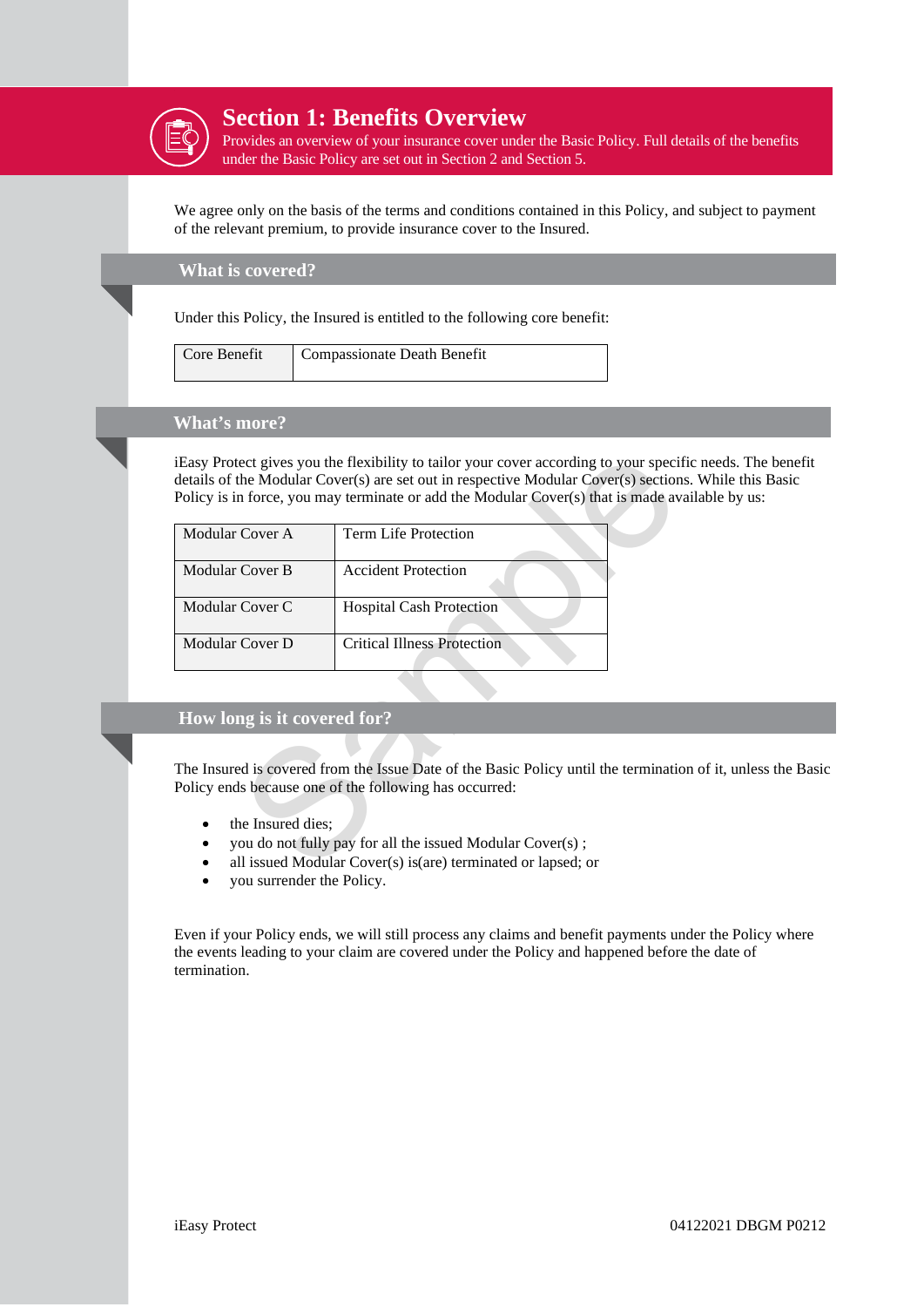## **Renewal Privilege**

**What is it?**

While the Modular Cover(s) is(are) in place, this Policy may be renewed, without issuance of a new policy contract, on each Anniversary Date prior to the Insured's eighty-fifth (85th) birthday by payment of the relevant premium in advance based on the premium rate in force at the time of renewal. We reserve the absolute right to revise the premium due under this Policy on the date of such renewal.

Sample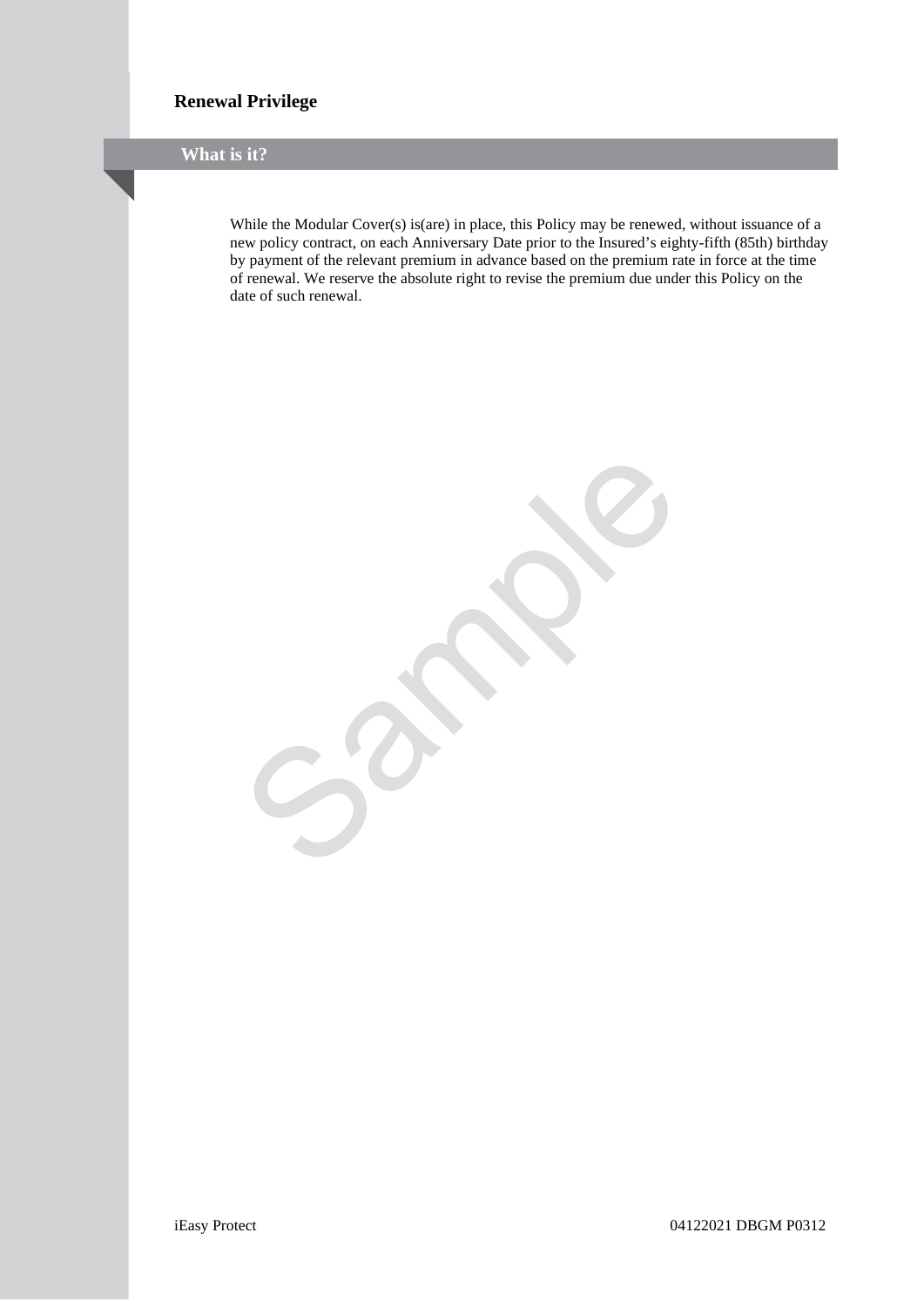

## **Section 2: Benefits**

Describes the insurance benefits available under your Basic Policy when the Basic Policy is effective which are subject to the terms and conditions stated here and in other Sections of the Basic Policy.

While this Policy is in force, the Company shall provide the benefits of this Basic Policy subject to the provisions, conditions and limitations contained herein or which may be endorsed hereinafter.

### **1. Compassionate Death Benefit**

## **What is it?**

While this Policy is in force, upon the death of the Insured, whether due to Accident or natural cause, the Company shall pay the Compassionate Death Benefit in the amount of Hong Kong Dollars Five Thousand (HK\$5,000) provided proof of such death is furnished to the Company.

This Compassionate Death Benefit will not affect any payments in the nature of a compassionate death benefit paid and / or payable under other policies and supplementary contracts issued by the Company and/or AIA Company Limited in respect of the same Insured.

id and / or payable under other policies and supplementary contracts issued by Company Limited in respect of the same Insured.<br>
A Company Limited in respect of the same Insured.<br>
A company Limited in respect of the same In The Compassionate Death Benefit payable in respect of the same Insured under all iEasy Protect policies will be limited to once per life.

We will deduct any balance of the premium due for the full year in which death occurs and any balance you owe for premiums for this Policy from the death benefit that we pay.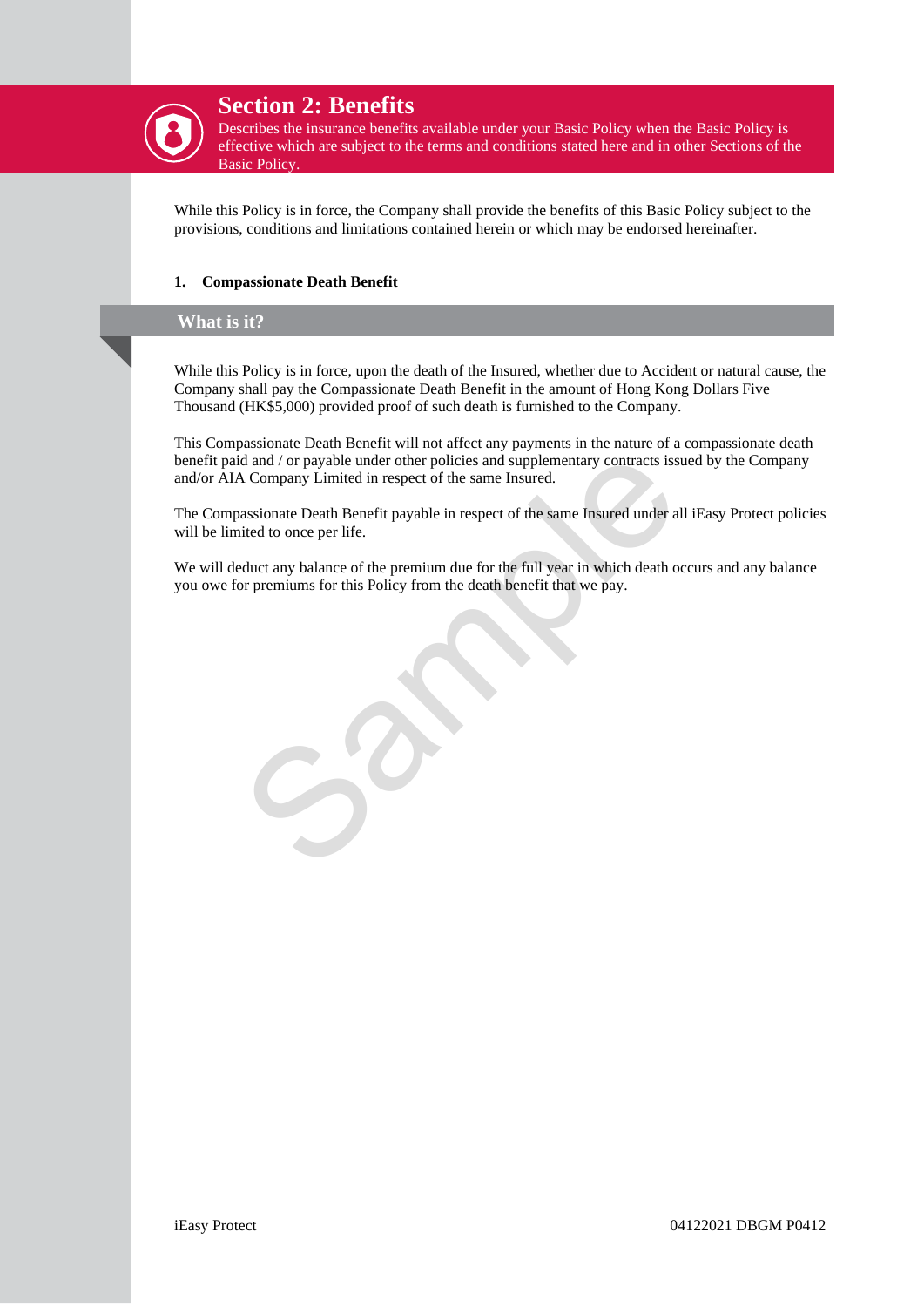

**Section 2: Cloim Describes 3: Claim Procedures Section 3: Claim Procedures** 

Explains how to make a claim under this Basic Policy.

## **When you make a claim?**

Subject to applicable law, for any case of death, please submit the claim and provide proof of death (as described below) within ninety (90) days after the Insured dies.

### **What documents you need to submit?**

You must fill in the claim forms that we provide with sufficient details to identify the Insured, and give us proof (including any other information and documents that we may reasonably ask you for) to support your claim at our Issuing Office at your own expense. We have the right to ask you for additional information and documents to support your claim. We will not be able to process your claim until we receive this information and the completed claim forms.

For a claim for death of the Insured, proof of death includes:

- (i) this Policy document; and
- (ii) certified true copies of documents proving that the Insured has died and the date of death; and
- (iii) proof of any Beneficiary's right to receive payment of the death benefit under this Policy; and
- (iv) any other information we may ask you for that we reasonably need to consider the claim.

And we may require an autopsy if one is needed and legally allowed.

You must meet our requirements regarding proof of claim as stated above before we will pay any benefit(s) under the Basic Policy and Modular Cover(s).

mpleted claim forms.<br>
this Policy document; and<br>
this Policy document; and<br>
i) certified true copies of documents proving that the Insured has died and the<br>
i) proof of any Beneficiary's right to receive payment of the dea If you do not make your claim and provide proof as stated here, we may refuse the claim. However, we will not refuse your claim if you can show that you made the claim and provided us with all relevant proof as soon as was reasonably possible. We assess claims under the Basic Policy and any Modular Cover(s) attached to it separately and independently of each other and it may lead to different claim decisions.

### **When we won't pay?**

We have the right to cancel this Policy immediately if a claim is submitted that is fraudulent, unfounded, incorrect, incomplete or misleading in any way. In any of these cases, we have the right to recoup from you or the Beneficiary (in the case of payment of the death benefit) any payment we make under this Policy.

#### **Limitation of claim**

We will not pay the Compassionate Death Benefit if death arises from suicide or a self-inflicted act by the Insured (regardless of his/her mental state) within 1 year after the Issue Date of this Basic Policy or most recent Commencement Date (if the Policy was reactivated) of this Basic Policy.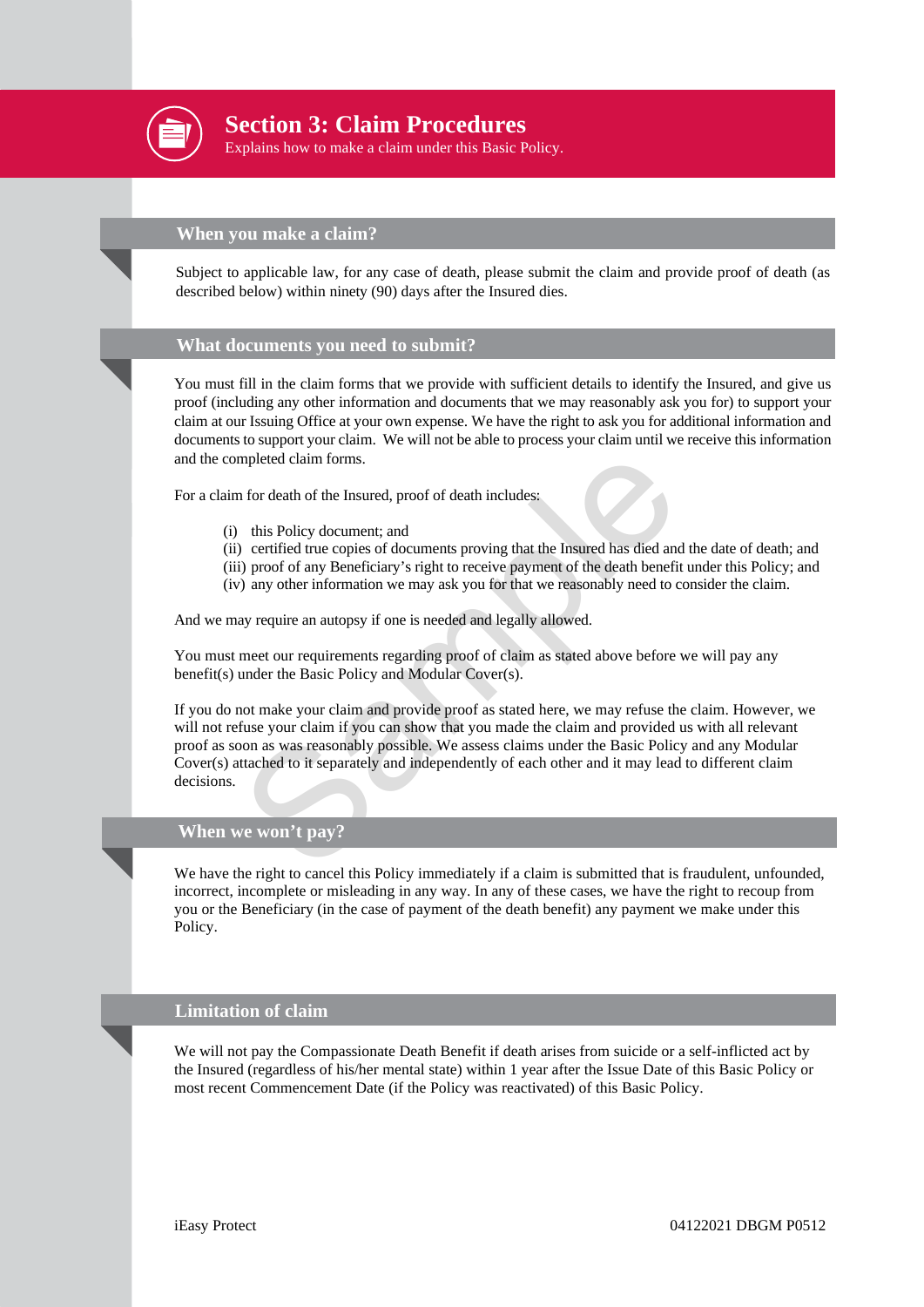

## **SECTION 4: Premium**

Explains your premium structure, what happens if you pre-pay, over-pay or miss a payment.

## **Premium – When should you pay?**

This Policy covers the Insured and is effective only if the Insured is alive. Your first premium is due and must be paid on or before the Issue Date shown on the Policy Information Page. As long as the Insured is alive, you must pay your subsequent regular premiums payments (if any) for the Modular Cover(s) shown on the Policy Information Page on or before each premium due date, either at our Issuing Office or to our authorized officer or cashier (as designated by us). Premium due dates are set based on the payment frequency you have chosen according to the choices we have made available (e.g. annual or monthly mode). If you send us a written request, you may change the frequency of your premium payments as long as the amount of each premium payment is not less than the minimum premium amount we require under our current rules and procedures.

## **What happens if you pre-pay or over-pay premium?**

appens if you pre-pay or over-pay premium?<br>
us a premium before it is due ("Prepaid Premium") or any amount which is<br>
the under your Policy on a premium due date ("Overpayment"), we may pay<br>
unts from the date of payment If you pay us a premium before it is due ("Prepaid Premium") or any amount which is more than the premium due under your Policy on a premium due date ("Overpayment"), we may pay you interest on these amounts from the date of payment at an interest rate that we will set. This interest rate is not guaranteed and we may change it from time to time. Our current rules and procedures set a maximum limit on the total amount of Prepaid Premium(s) and / or Overpayment(s) you can pay to us, and we will reject any Prepaid Premium or Overpayment which goes over this limit. You may withdraw any part or all of the Prepaid Premium or Overpayment you have paid, as well as any interest we have paid you on it, within the limit set out in our current rules and our procedures. We will automatically apply any Prepaid Premium, Overpayment and / or interest on these amounts that you do not withdraw to offset regular premium(s) due and any levy in future which are not paid by the end of the Grace Period.

## **Grace Period & Default – What happens if premium payments are late / missed?**

We will give you a grace period of an extra 31 days from the premium due date ("Grace Period") to pay each regular premium. If you pay an overdue premium during the Grace Period, the respective Modular Cover(s) stays fully effective. If you do not do so, we will end your respective Modular Cover(s) at the end of Grace Period. If there is any covered claim you make during the Grace Period, we will pay the benefit after deducting the amount of your overdue premium.

## **What is the premium for renewal?**

On the Policy Anniversary of the Modular Cover(s), Modular Cover(s) will be renewed as set out in the "Renewal Privilege". The regular premium of the Modular Cover(s) which we will charge for renewal for each subsequent Renewal Period is not guaranteed and will be based on the applicable premium rate we apply to the Insured's age at the time of renewal.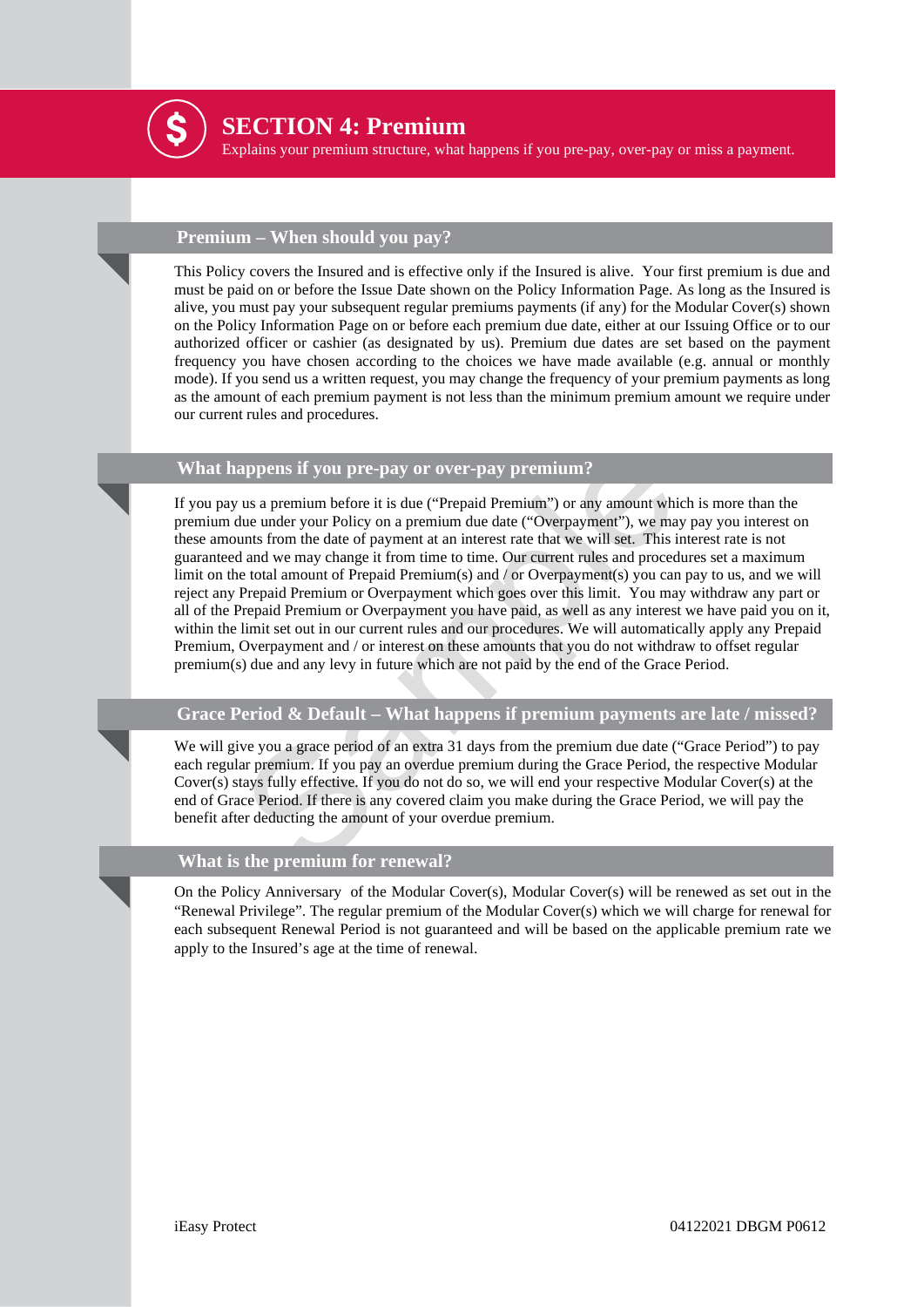

## **SECTION 5: Termination of Policy**

Explains when the Policy ends and how it can reactivate.

## **Termination – When your Policy/Modular Cover ends?**

Your Policy (including your selected Modular Cover(s)) automatically ends on the earliest of the following dates:

- (a) the date of the Insured's death; and
- (b) the date you surrendered, or terminated this Policy; and
- (c) the Policy Anniversary Date of this Basic Policy immediately following the eighty-fifth (85<sup>th</sup>) birthday of the Insured; and
- (d) the end of the Grace Period, if you do not pay the regular premium due on this date by the end of the Grace Period; and
- (e) the date when all your Modular Cover(s) is(are) ended.

Even if your Policy ends, we will still process any claims and benefit payments under the Policy where the events leading to your claim are covered under the Policy and happened before the date of termination.

### **Surrender – How to surrender the Policy/Modular Cover?**

You may surrender this Policy/your Modular Cover at any time by giving us a written request to do so, and the Policy will end. This Policy/Modular Cover has no cash value and we do not pay you any benefits when you surrender it.

### **Reinstatement – How to reactivate the Policy/Modular Cover?**

ur Policy ends, we will still process any claims and benefit payments under the ding to your claim are covered under the Policy and happened before the date<br>
ler – How to surrender the Policy/Modular Cover at any time by g If your Policy/Modular Cover (as applicable) has ended because you did not pay a premium by the end of the Grace Period, you can reinstate (put back) the Policy/Modular Cover and reactivate its coverage within 5 years from the date on which your Policy/Modular Cover ended, as long as we agree and you meet the following conditions:

- (a) you apply for reinstatement by filling in the form that we provide and submitting it to our Issuing Office; and
- (b) you are able to satisfy us by providing information and documents that the Insured's health still qualifies for your Policy/Modular Cover; and
- (c) you pay us all overdue premiums (with interest compounded to the date of reinstatement at an interest rate we set) and any outstanding levy; and
- (d) you have not surrendered the Policy/Modular Cover.

It is entirely up to us whether to agree to reinstate your Policy/Modular Cover and we do not need to give you any reason for our decision if we decide to reject your application for reinstatement.

If your Policy/Modular Cover is reinstated, coverage will reactivate from the date of reinstatement (i.e. Commencement Date) of the Policy/Modular Cover, which we will record in a written confirmation we issue to you. You will not be covered for any event that took place after your Policy/Modular Cover ended and before it reactivates on the date of reinstatement.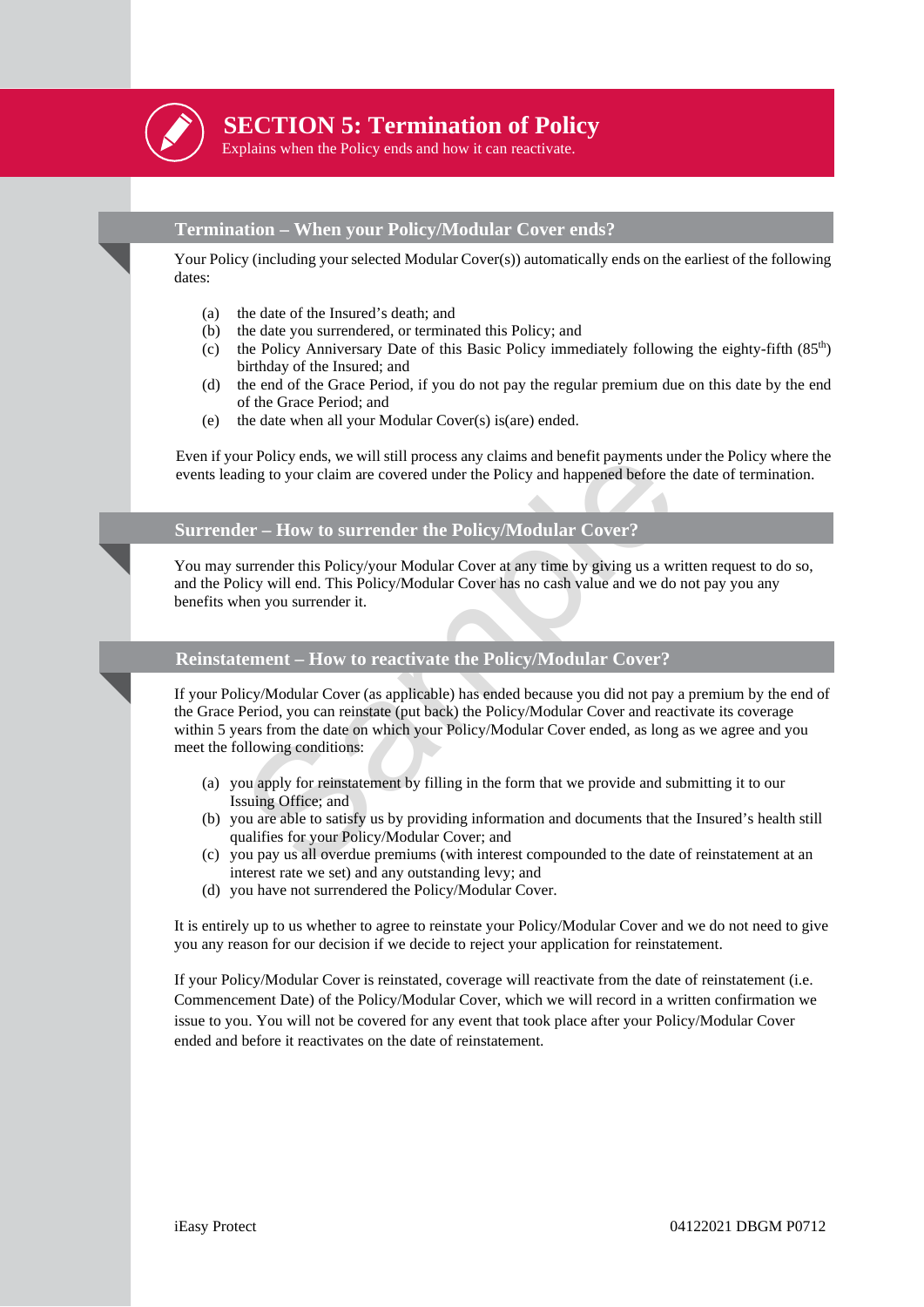

## **SECTION 6: Owner, Insured and Beneficiary**

Describes the main parties and how they are treated under this Policy.

## **Owner (you)**

You (the Owner) own this Policy and are the only person who has the right to make changes to or enforce rights under the Policy. You will also be paid all of the benefits payable under this Policy, except for the death benefit which will be paid to the Beneficiary / Beneficiaries you have chosen if the Insured dies.

## **How to change the Owner?**

You (the Owner) may change the Owner of this Policy at any time before the Policy ends by filing a notice with us using our prescribed form. This change is valid only after we accept and record the change by issuing an endorsement to your Policy to reflect it. The change will be effective as of the date of this endorsement provided both the new Owner and the Insured are alive on this date. We will only accept and record a change of ownership if you can provide us with all of the information we need to comply with requirements under the Anti-Money Laundering and Counter-Terrorist Financing Ordinance and any other applicable guidelines.

If the Owner of this Policy dies at any time before the Policy ends and the Insured is still alive, then the Insured will become the Owner.

#### **Insured**

The Insured is the person you chose for us to cover under this Policy. The Insured cannot receive any benefit or enforce any rights under this Policy unless you (the Owner) are also the Insured.

### **Beneficiary**

a change of which any in you can provide us with an or the information we<br>rements under the Anti-Money Laundering and Counter-Terrorist Financing<br>applicable guidelines.<br>References of this Policy dies at any time before the The Beneficiary is any person you choose to receive part or all of the death benefit which will be paid under this Policy if the Insured dies. You can choose more than one Beneficiary and the share of the death benefit that each Beneficiary will receive. If you have chosen more than one Beneficiary but have not specified each Beneficiary's share of the death benefit, we will pay the Beneficiaries in equal shares.

#### **How to change a Beneficiary?**

You (the Owner) may change a Beneficiary of this Policy at any time before the Policy ends by filing a notice with us using our prescribed form. This change is valid only after we accept and record the change by issuing an endorsement to your Policy to reflect it. The change will be effective as of the date of this endorsement provided you and the Insured are both alive on this date. We will only accept and record a change of Beneficiary if you can provide us with all of the information we need to comply with requirements under the Anti-Money Laundering and Counter-Terrorist Financing Ordinance and any other applicable guidelines.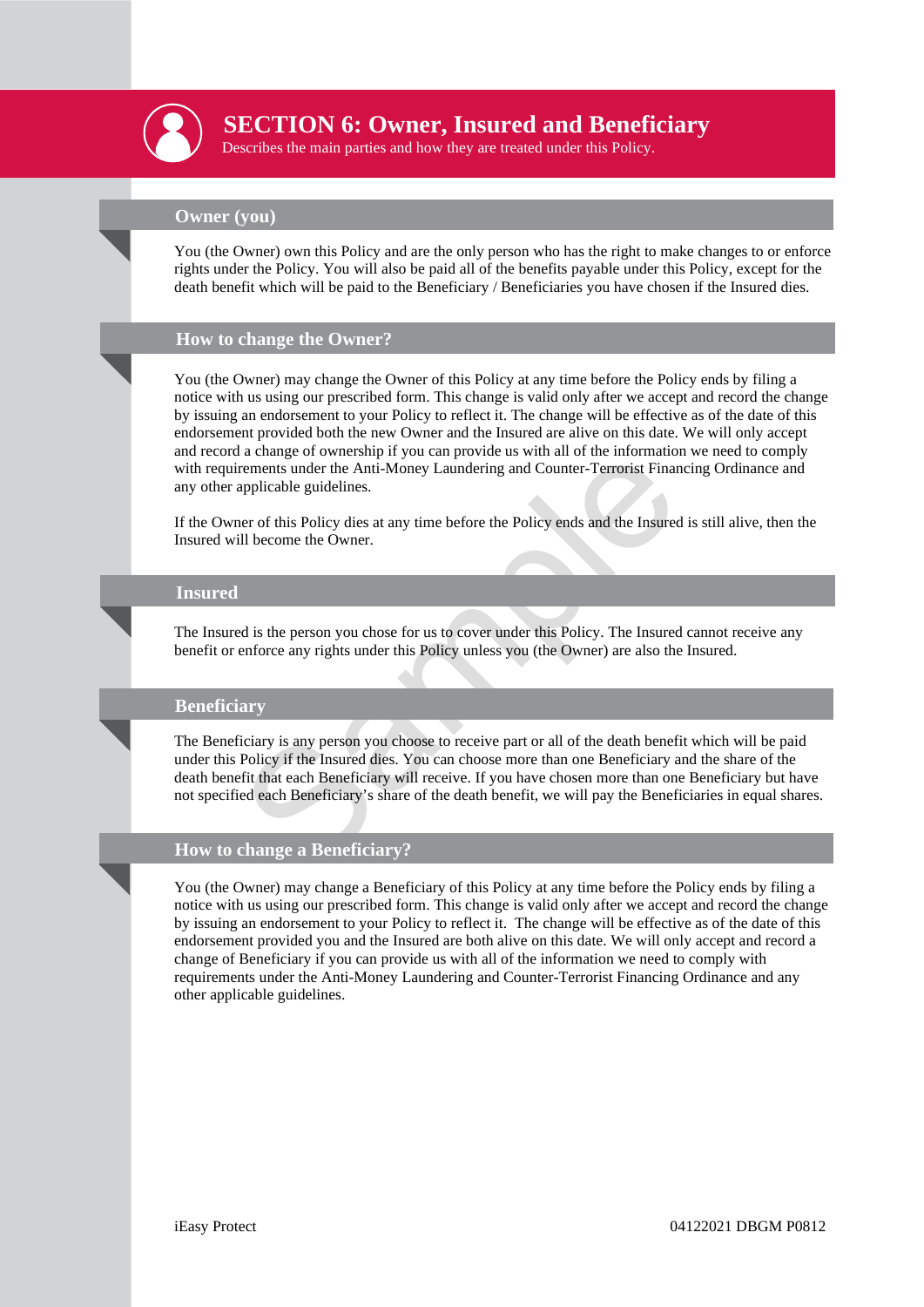

**SECTION 7: Important Legal Rights and Obligations** 

Explains the important legal rights and obligations under your Policy.

#### **Your insurance contract**

Your Policy is a legal contract between you and us. The Basic Policy and Modular Cover(s) take effect on the respective Issue Date after we receive a signed and dated application and the full amount of the first premium for the Modular Cover(s) from you. When the Policy takes effect, we will give you a Policy Information Page which shows the plan name of the Basic Policy and the product and/or code name and form number of any Modular Cover(s) which are attached to your Basic Policy.

the Policy, we will refund any premium and levy you have paid without inter-<br>the Policy, we will refund any premium and levy you have paid without interary benefits we have paid you and/or any amounts that you owe to us un This Policy is based on information that you and the Insured gave us when you applied for the Policy, or when you applied for its reinstatement. We rely on this information in deciding to give you coverage, and in deciding what you need to pay and any Special Terms to apply to your Policy. You are responsible for making sure that this information is accurate and complete. If any of this information omits facts or is inaccurate or misleading, and we would not have issued or reinstated the Policy if accurate information had been provided, we have the right to and may cancel your Policy and treat it as if it never existed. If we cancel the Policy, we will refund any premium and levy you have paid without interest, after deducting any benefits we have paid you and/or any amounts that you owe to us under the Policy. On the other hand, if we would have issued or reinstated the Policy on different terms and conditions if accurate information had been provided, we may instead choose to apply Special Terms to your Policy from the Issue Date or the reinstatement date of the Policy.

#### **How benefits are paid?**

While the Insured is alive and before the Policy ends, we will pay all of the benefits payable under this Policy to you if you are alive or to your estate if you die. If the Insured dies, we will pay the death benefit under this Policy to the Beneficiary/Beneficiaries you have chosen. If a Beneficiary you have chosen dies before the Insured, we will pay that Beneficiary's share of the death benefit to you, or to your estate if you die.

Once we pay the Compassionate Death Benefit under the Basic Policy and all other benefits payable under the Modular Cover(s) (if any) as described in this clause, our obligations to you under the Basic Policy and/or Modular Cover(s) (if any) are fulfilled and come to an end.

#### **Misstatement of smoking habit – what happens?**

If we discover that the Insured is a smoker on the date you applied for the Policy or its reinstatement and you did not disclose this to us in the application form we received, we have the right to and may cancel this Policy.

## **Misstatement of age and/or sex – what happens?**

If we discover that we were given the wrong age or sex for the Insured when you applied for the Policy, we will do one of the following:

- 1. Where a higher premium would have applied based on the Insured's correct age or sex, we will adjust the benefit payable based on what the premiums paid would have bought if we had been given the Insured's correct age and sex; or
- 2. Where a lower premium would have applied based on the Insured's correct age or sex, we will refund the extra premium and levy paid (over what would have been paid at the Insured's correct age or sex) without interest; or
- 3. Where the Insured would not have been eligible for insurance cover based on his/her correct age or sex, we have the right to and may cancel the Policy or any Modular Cover(s) and treat it as if it never existed. In that case, we will refund any premium and levy you have paid without interest, after deducting any benefits we have paid you and/or any amounts that you owe to us under the Policy.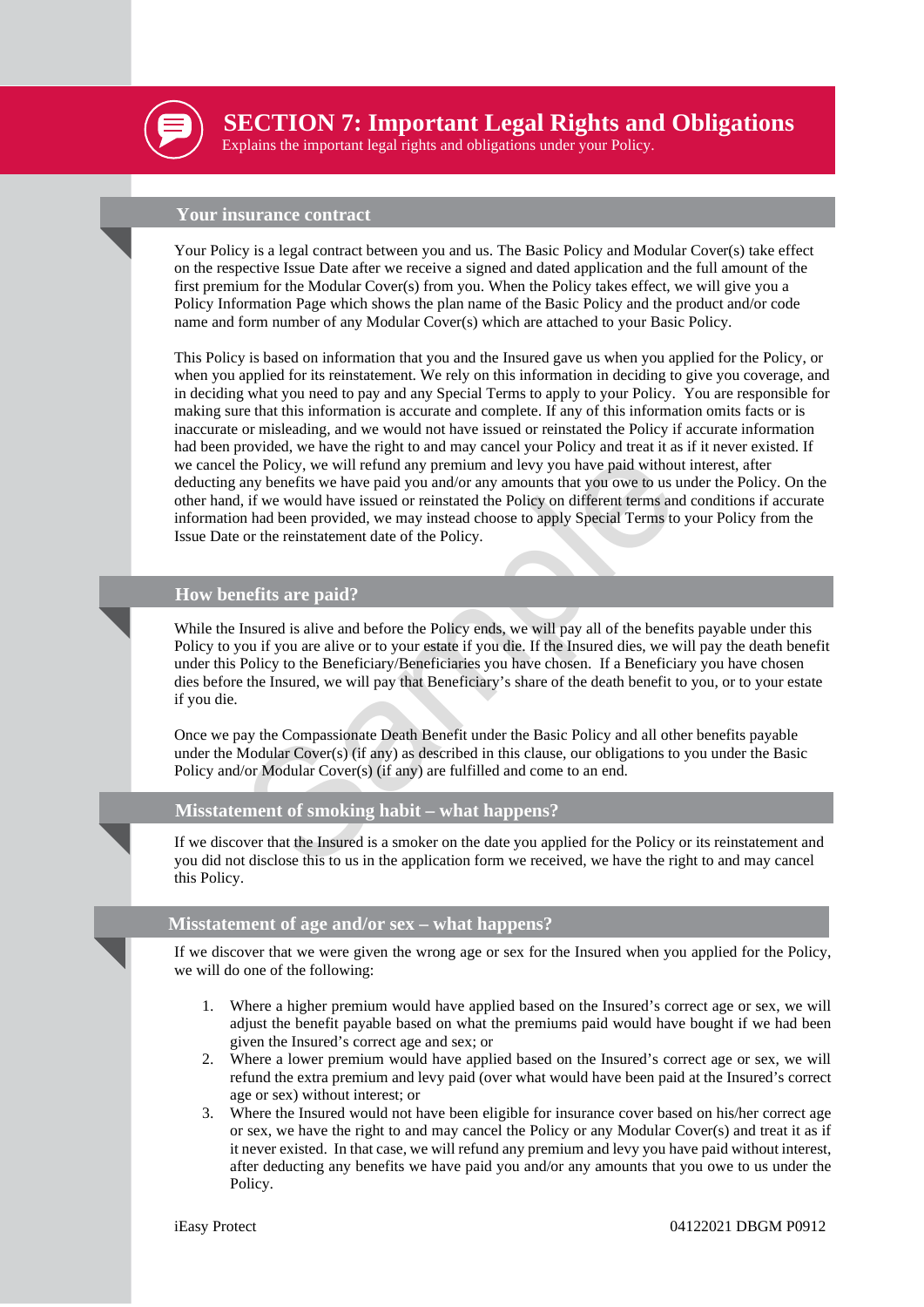We have the right to ask you for satisfactory proof of the Insured's age before we process any claim or pay any benefit under your Policy.

#### **Freedom from restriction**

Unless otherwise specified, this Policy does not restrict where the Insured may live or his/her travel or occupation after the Issue Date or most recent Commencement Date of this Basic Policy or the Modular Cover (if the Policy was reactivated).

#### **How changes are made?**

Any changes to the Policy (including any of its terms and conditions) must be in writing and set out in an endorsement which is signed by our duly authorised officer. We will not be bound by any change unless we have issued an endorsement regarding this change.

## **Currency and place of payment**

All amounts paid to us or by us under this Policy will be made in the currency shown on the Policy Information Page. However, if we choose, we may accept payment(s) to us under this Policy in another currency. All amounts we pay under this Policy will be paid by our Issuing Office.

#### **No rights for others**

You and we are the only parties to this Policy. Any other person, who is not a party to this Policy (including but not limited to the Insured and a Beneficiary), has no right to enforce any of its terms.

## **Conformity with Law**

Its paid to us or by us under this Policy will be made in the currency shown on Page. However, if we choose, we may accept payment(s) to us under this All amounts we pay under this Policy will be paid by our Issuing Office Any provision of the Policy which on its Issue Date or Commencement Date, is in conflict with the laws of the country or place in which this Policy is delivered or issued for delivery is hereby amended to conform to the minimum requirements of such laws and shall not affect this Policy which shall remain in full force and effect.

### **Governing law and jurisdiction over disputes**

This Policy is governed by and interpreted according to the laws of Hong Kong. The courts of Hong Kong have non-exclusive jurisdiction to consider and determine any dispute arising out of or in connection with this Policy.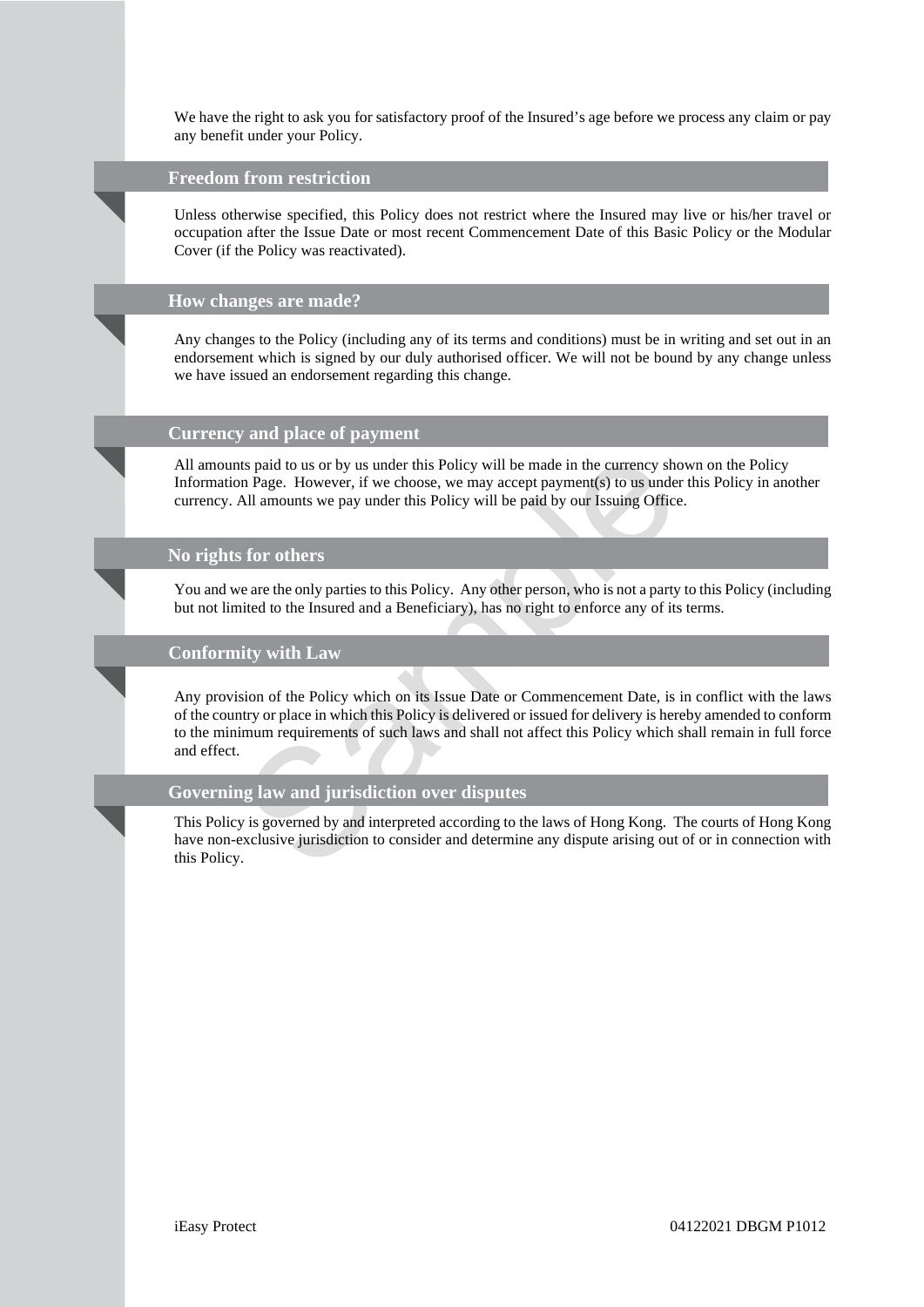

**SECTION 8: Glossary of Terms**

Gives the definition of important words and phrases used in the Policy.

| Accident                                 | means an unforeseen and involuntary event that occurs while this Basic<br>Policy is in force.                                                                                                                                                                                                                                                                                                                                                 |
|------------------------------------------|-----------------------------------------------------------------------------------------------------------------------------------------------------------------------------------------------------------------------------------------------------------------------------------------------------------------------------------------------------------------------------------------------------------------------------------------------|
| <b>Basic Policy</b>                      | means this Policy (as may be amended by endorsement from time to<br>time) excluding any Modular Cover.                                                                                                                                                                                                                                                                                                                                        |
| Beneficiary                              | means the person or persons designated in the application form as the<br>beneficiary under this Policy (as may be amended from time to time in<br>accordance with this Policy).                                                                                                                                                                                                                                                               |
| Company / we / us / our                  | means AIA International Limited, a company incorporated in Bermuda<br>with limited liability.                                                                                                                                                                                                                                                                                                                                                 |
| <b>Grace Period</b>                      | has the meaning set out in the section of "Premium"                                                                                                                                                                                                                                                                                                                                                                                           |
| Insured                                  | means the person as shown on the Policy Information Page as the<br>"Insured".                                                                                                                                                                                                                                                                                                                                                                 |
| Issue Age                                | in relation to the age of the Insured, means the age shown on the Policy<br>Information Page as the "Issue Age".                                                                                                                                                                                                                                                                                                                              |
| Issue Date /<br><b>Commencement Date</b> | is the date when coverage under this Policy or its relevant Modular<br>Cover(s) takes effect. The Issue Date is shown on the Policy<br>Information Page and the Commencement Date is indicated in the<br>relevant endorsement if the original terms and coverage of the Policy<br>are changed subsequently. Commencement Date is also the date of<br>reinstatement of the Policy and/or its Modular cover(s) in case of any<br>reinstatement. |
| <b>Issuing Office</b>                    | means AIA International Limited in Hong Kong at the address shown<br>on the Policy Information Page; or such other address (if any) as we<br>may notify you in writing from time to time.                                                                                                                                                                                                                                                     |
| Modular Cover(s)                         | means the coverage(s) in addition to the Basic Policy as chosen by the<br>Owner and issued by the Company.                                                                                                                                                                                                                                                                                                                                    |
| Owner / you / your                       | is the person who owns this Policy and shown on the Policy<br>Information Page as the "Owner", subject to the "How to change the<br>Owner" part under the section of "Owner, Insured and Beneficiary" of<br>the Policy, if applicable.                                                                                                                                                                                                        |
| Policy                                   | consists of:<br>(a) Basic Policy (including schedules, if any);<br>(b) Modular Cover(s) (if any);<br>(c) Policy Information Page;<br>(d) application for the Basic Policy and for Modular Cover(s) (if<br>any), including the application forms (if any), any subsequent<br>amendments, declarations and statements duly made by the<br>Owner and/or the Insured; and<br>(e) endorsements to this Policy (if any).                            |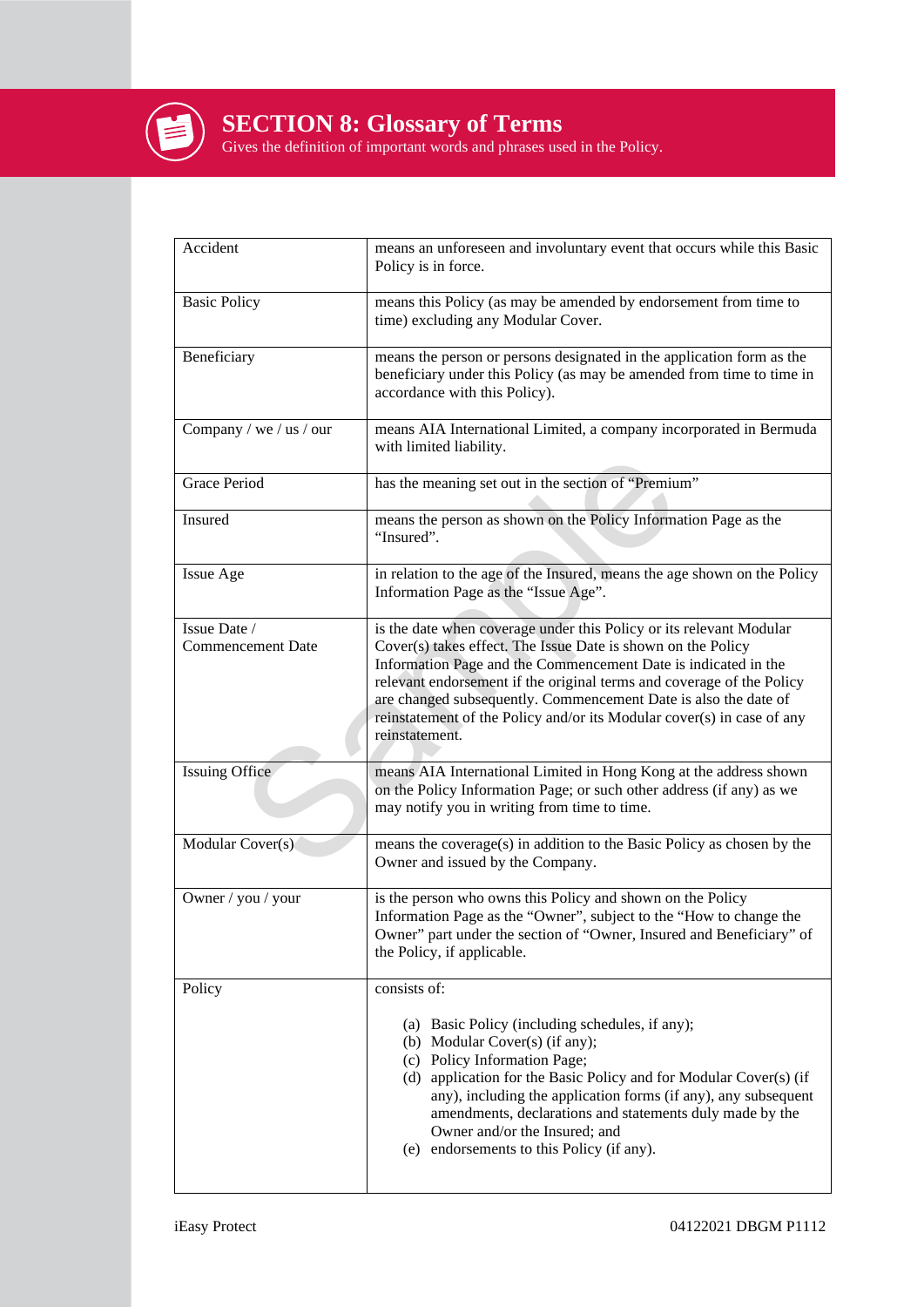| Policy Anniversary / Policy<br>Anniversaries | means the same date in each subsequent year as the Policy Date. If the<br>Policy Date is 29 February of a leap year, then the Policy Anniversary<br>will be 28 February in non-leap year.       |
|----------------------------------------------|-------------------------------------------------------------------------------------------------------------------------------------------------------------------------------------------------|
| Policy Date                                  | as shown on the Policy Information Page, means the date from which<br>Policy Anniversaries, policy months and premium due dates are<br>determined.                                              |
| <b>Policy Information Page</b>               | means the schedule headed "Policy Information Page" issued in<br>connection with this Basic Policy.                                                                                             |
| Renewal Period                               | as shown on the Policy Information Page, means the period of coverage<br>you have chosen for each Modular Cover.                                                                                |
| <b>Special Terms</b>                         | means the special terms you have agreed for your Policy, if any<br>(including but not limited to, special terms to reflect increased risks in<br>relation to residence, nationality or health). |
| Sum Assured                                  | means the amount shown on the Policy Information Page as the<br>"Amount of Benefits", as amended by any subsequent increase or<br>decrease in cover due to your request.                        |

## **General Interpretation and Application**

Where the context requires, words importing one gender include the other gender, and singular terms include the plural and vice versa.

Headings are for convenience only and do not affect the interpretation of this Policy. References to sections, clauses, provisions and schedules are to sections, clauses, provisions and schedules to this Policy.

Schedules to this Policy (if any) form part of this Policy.

 $S^{\mathcal{D}}$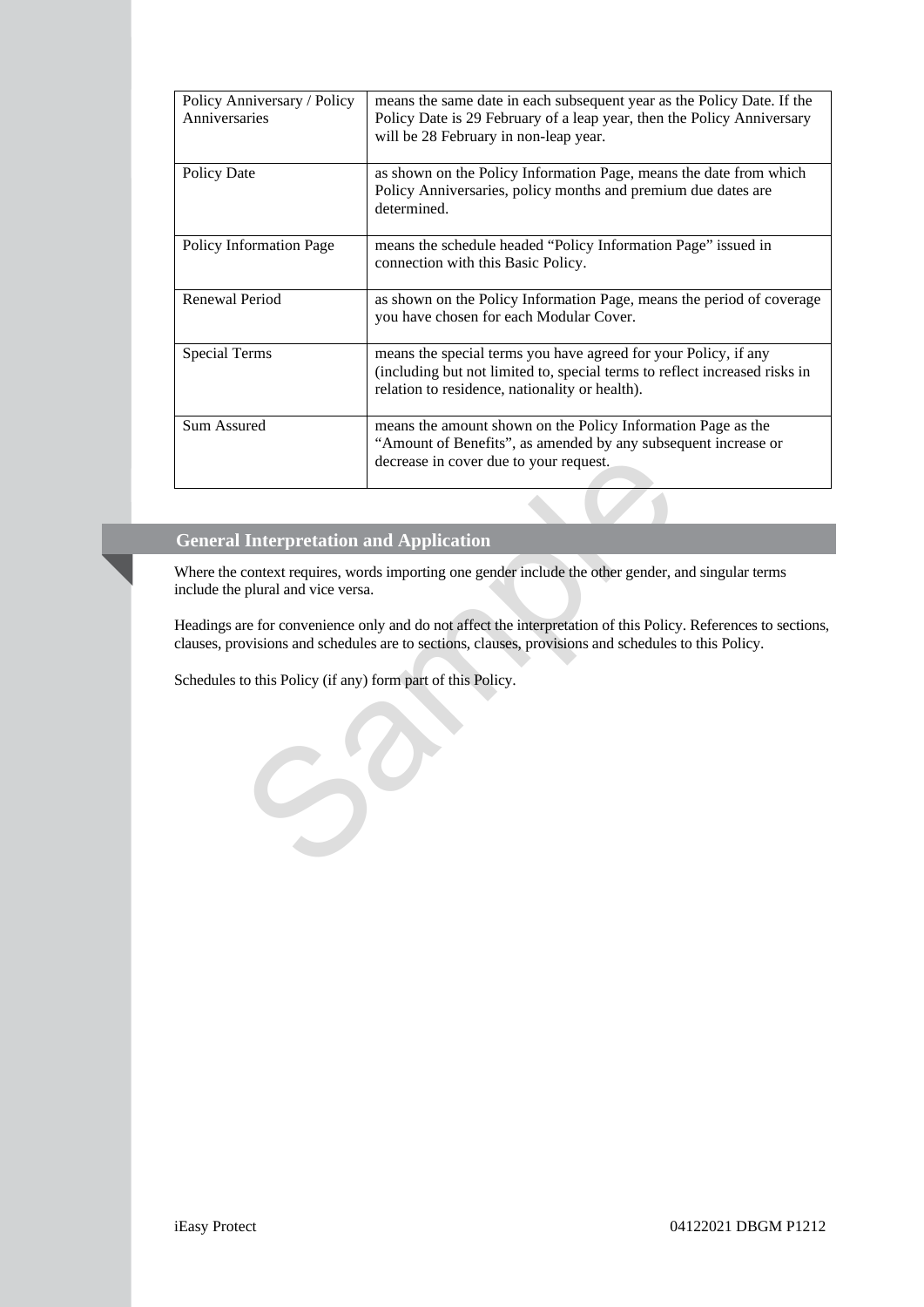## **iEasy Protect** Modular Cover A – Term Life Protection

This Modular Cover A is attached to your Policy but does not form part of the Basic Policy. It is issued in consideration of the payment of premiums applicable to this Modular Cover A stated on the Policy Information Page or relevant endorsement. The provisions of the Basic Policy to which this Modular Cover A is attached are incorporated by reference and shall apply unless otherwise specified herein.

Unless otherwise defined in this Modular Cover A, words and expressions defined in the Basic Policy shall have the same meanings under this Modular Cover A.

If your Policy Information Page or any other relevant endorsement show that you have a Basic Policy and this Modular Cover A are in force, we'll pay a benefit under the following circumstances.

## **1.1 Death Benefit**

## **What is it and how much will we pay?**

it and how much will we pay?<br>We will pay 100% of the Sum Assured if the Insured dies while this Modular<br>lace. We will deduct any balance of the permium stor this Policy from the Death Benefit<br>dodular Cover A will end once We will pay 100% of the Sum Assured if the Insured dies while this Modular Cover A is in place. We will deduct any balance of the premium due for the full year in which death occurs and any balance you owe for premiums for this Policy from the Death Benefit that we pay. The Modular Cover A will end once the Death Benefit is paid.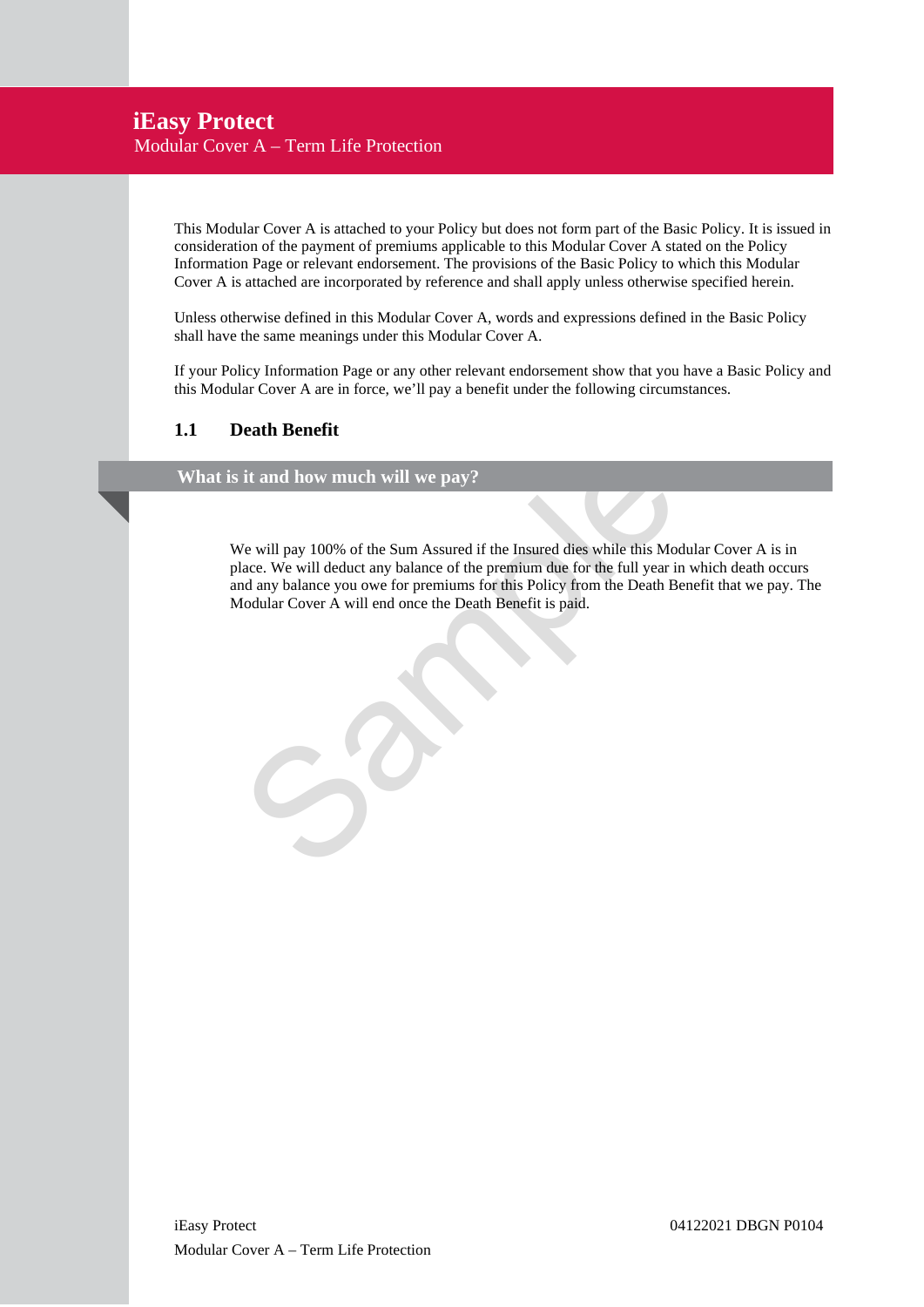

## **Claim Procedures**

Explains how to make a claim under this Modular Cover.

The Claims Procedures set out in the Basic Policy is applied and shall be supplemented by the following:

### **When you make a claim?**

Subject to applicable law, for any case of death, please submit your claim and provide proof of death (as described below) within ninety (90) days after the Insured dies.

#### **What documents you need to submit?**

You must fill in the claim forms that we provide with sufficient details to identify the Insured, and give us proof (including any other information and documents that we may reasonably ask you for) to support your claim at our Issuing Office at your own expense. We have the right to ask you for additional information and documents to support your claim. We will not be able to process your claim until we receive this information and the completed claim forms.

For a claim for death of the Insured, proof of death includes:

- (i) this Policy document; and
- (ii) certified true copies of documents proving that the Insured has died and the date of death; and
- (iii) proof of any Beneficiary's right to receive payment of the death benefit under this Policy; and

(iv) any other information we may ask you for that we reasonably need to consider the claim. And we may require an autopsy if one is needed and legally allowed.

You must meet our requirements regarding proof of claim as stated above before we will pay any benefit(s) under the Modular Cover A.

Ir Issuing Office at your own expense. We have the right to ask you for additiotic to support your claim. We will not be able to process your claim until we recempleted claim forms.<br>
In for death of the Insured, proof of d If you do not make your claim and provide proof as stated here, we may refuse the claim. However, we will not refuse your claim if you can show that you made the claim and provided us with all relevant proof as soon as was reasonably possible. We assess claims under the Basic Policy and the Modular Cover A attached to it separately and independently of each other and it may lead to different claim decisions.

#### **Limitation of claim**

We will not pay the Death Benefit if death arises from suicide or a self-inflicted act by the Insured (regardless of his/her mental state) within one (1) year after the Issue Date or most recent Commencement Date (if the Modular Cover A was reactivated)( whichever is later). Instead, we will pay an amount equal to any premium we received without interest, after deducting any amounts that you owe to us under the Policy (including any levy).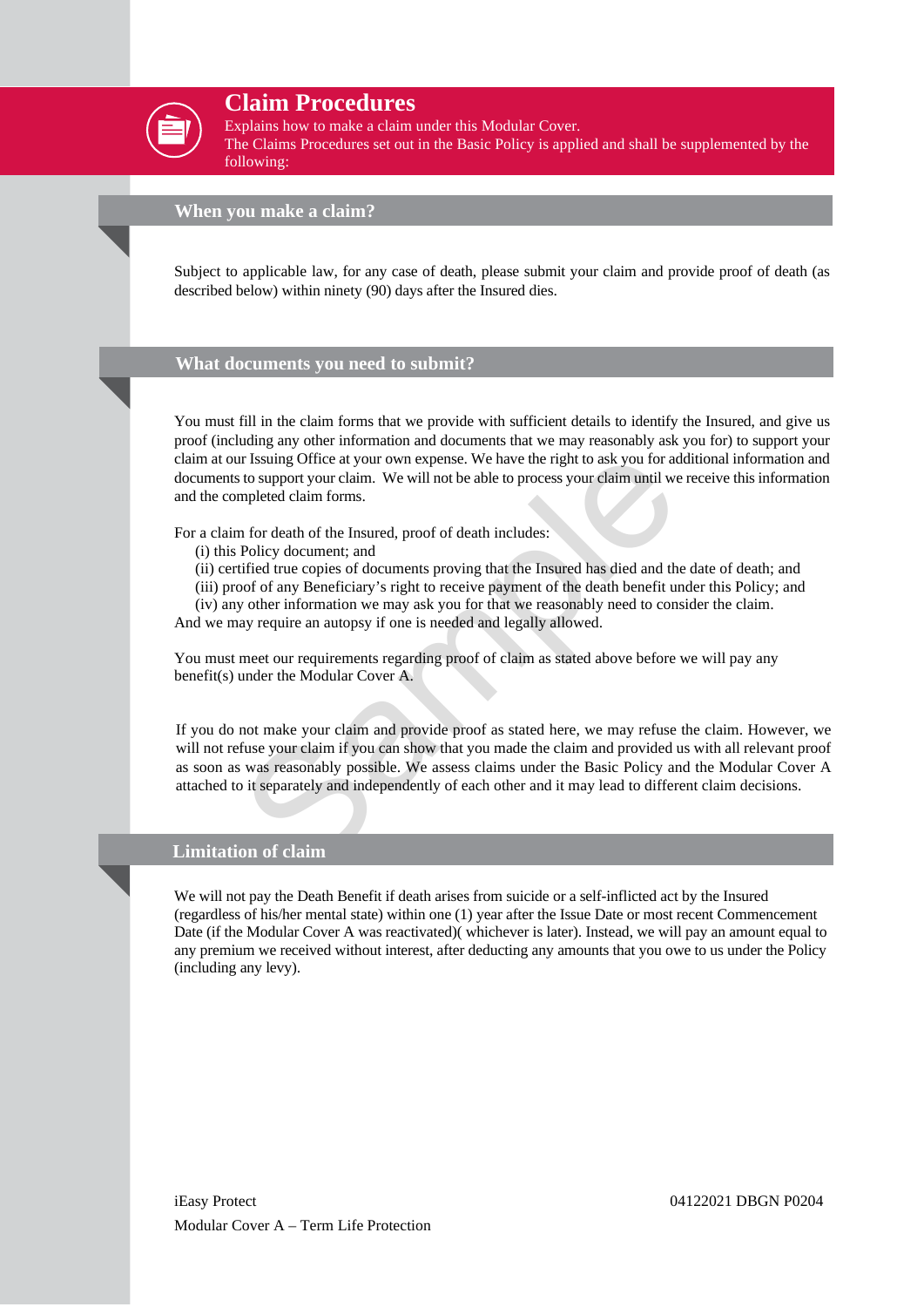

## **Termination of this Modular Cover**

Explains when this Modular Cover ends.

## **Termination – When your Modular Cover ends?**

This Modular Cover A automatically ends on the earliest of the following dates:

- (a) the date of the Insured's death; and
- (b) the date you surrendered, or terminated this Modular Cover A; and
- (c) the Policy Anniversary of this Modular Cover A immediately following the Insured's eightyfifth (85<sup>th</sup>) birthday; and
- (d) the end of the Grace Period, if you do not pay the regular premium due on this date by the end of the Grace Period; and
- (e) when this Modular Cover A is converted to another whole life insurance policy.

When your Basic Policy is terminated, all your Modular Cover(s) will be terminated at the same time.

ur Modular Cover ends, we will still process any claims and benefit payments<br>rere the events leading to your claim are covered under this Modular Cover a<br>f termination. Even if your Modular Cover ends, we will still process any claims and benefit payments under this Modular Cover where the events leading to your claim are covered under this Modular Cover and happened before the date of termination.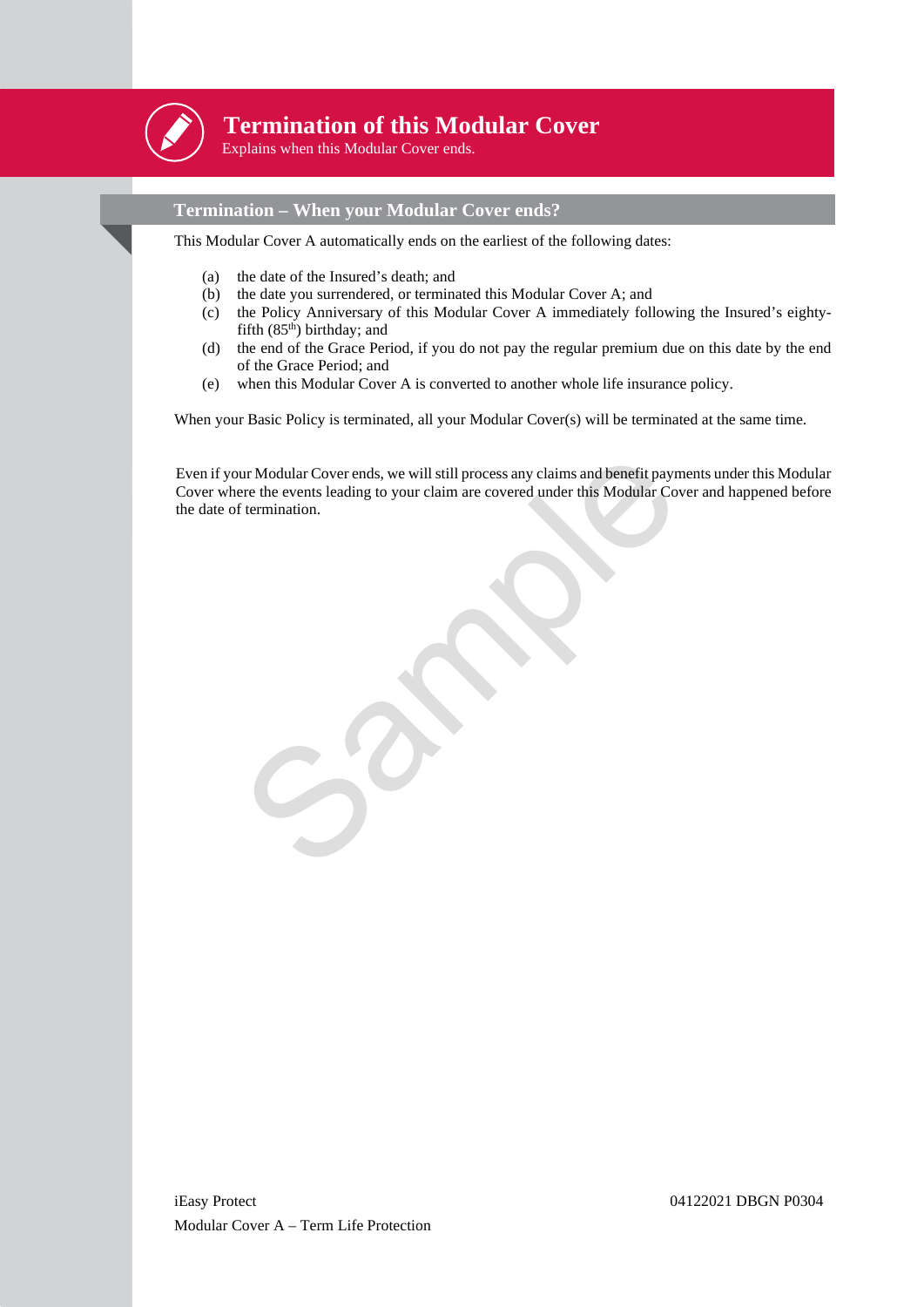

## **Important Legal Rights and Obligations**

Explains the important legal rights and obligations under your Modular Cover.

## **Conversion Privilege**

While cover is in place and up to the Policy Anniversary immediately after the Insured turns age 70, you may convert this Modular Cover A by surrendering it in exchange for any whole life policy we offer at that time for this purpose, without the need to provide further evidence of insurability on the Insured, subject to our prevailing rules and procedures. The converted whole life policy may provide coverage on the Insured in an amount up to the current amount of Death Benefit payable under the Modula Cover A and shall start on the date of surrender of the Modular Cover A. The premium we will charge for this new policy will be based on the applicable premium rate we apply to the Insured's age at the time of surrender, and may include an extra premium if this Modular Cover A was originally issued with an extra premium.

#### **Incontestability - when we can contest payments?**

stability - when we can contest payments?<br>
Intest or dispute the validity of your Policy and any payments under it at any<br>
and you or the Insured acted fraudulently. However, unless there is fraud or<br>
um(s) by the premium We can contest or dispute the validity of your Policy and any payments under it at any time if we discover that you or the Insured acted fraudulently. However, unless there is fraud or you have failed to pay premium(s) by the premium due date, we cannot contest the validity of this Policy or refuse/dispute any payment after this Modular Cover A has been in effect continuously for 2 years (provided that the Insured has been alive throughout this period), starting from the Issue Date or the last Commencement Date of this Modular Cover A (if coverage under this Modular Cover A has reactivated). If we decide that we have reason to contest your Policy, we will treat it as if it never existed. In that case, we will refund any premium and levy you have paid without interest, after deducting any benefits we have paid you and/or any amounts that you owe to us under the Policy.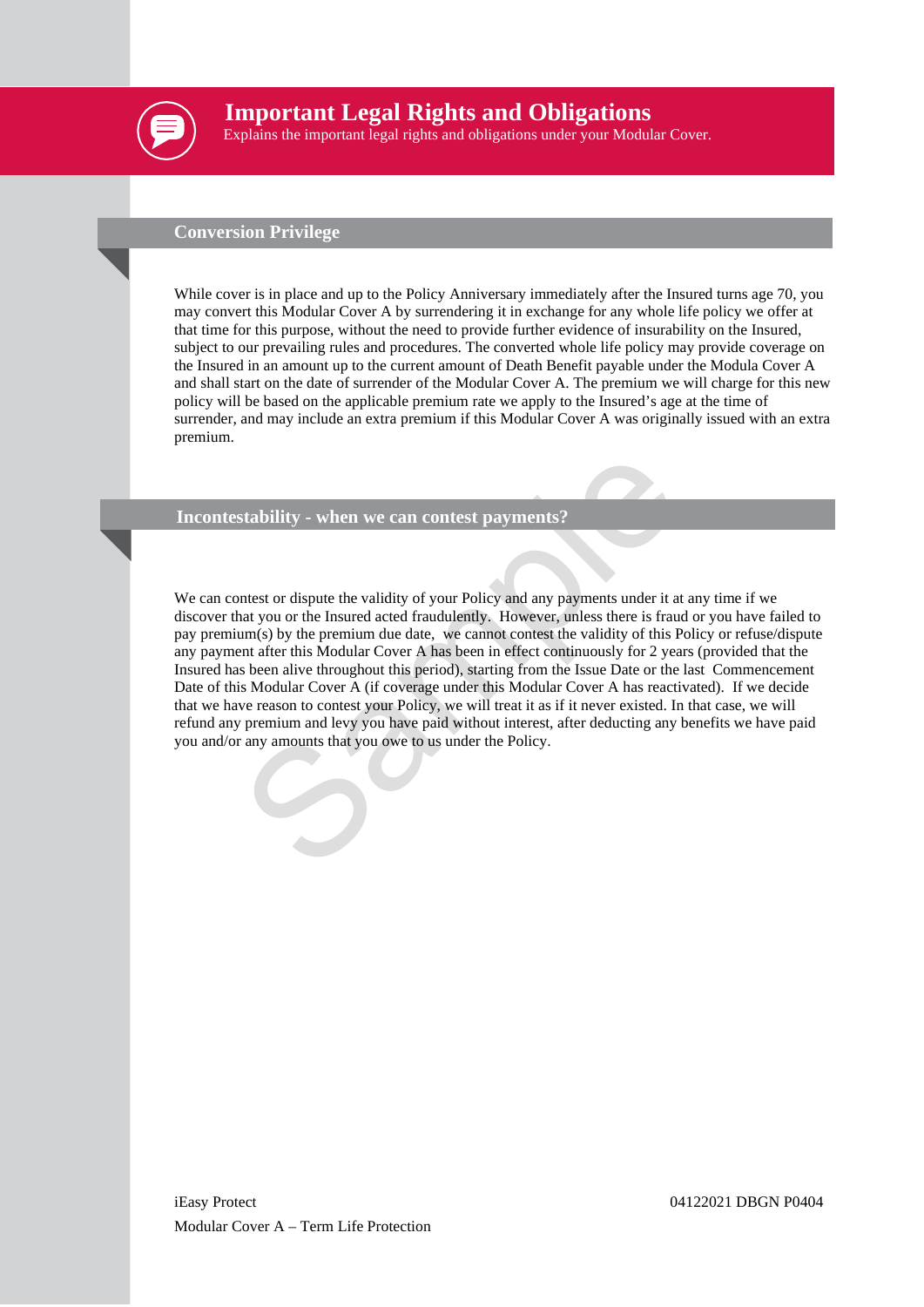## **iEasy Protect**

Modular Cover B – Accident Protection

This Modular Cover B is attached to your Policy but does not form part of the Basic Policy. It is issued in consideration of the payment of premiums applicable to this Modular Cover B stated on the Policy Information Page or relevant endorsement. The provisions of the Basic Policy to which this Modular Cover B is attached are incorporated by reference and shall apply unless otherwise specified herein.

Unless otherwise defined in this Modular Cover B, words and expressions defined in the Basic Policy shall have the same meanings under this Modular Cover B.

If your Policy Information Page or any other relevant endorsement show that you have a Basic Policy and this Modular Cover B are in force, we'll pay a benefit under the following circumstances.

## **1.1 Accidental Death & Dismemberment Benefit**

## **What is it and how much will we pay?**

#### **Schedule of Benefits for Accidental Death & Dismemberment**

|     | is it and how much will we pay?                                                                                                                                                                                                                                                                                                                                                                                   |                              |
|-----|-------------------------------------------------------------------------------------------------------------------------------------------------------------------------------------------------------------------------------------------------------------------------------------------------------------------------------------------------------------------------------------------------------------------|------------------------------|
|     | When the Insured sustains any Covered Injury which results in any of the following losses<br>within one hundred and eighty (180) days after (and including) the date of an Accident, we sh<br>pay an Accidental Death & Dismemberment Benefit amount equal to the percentage of the Su<br>Assured corresponding to the relevant loss as shown below:<br>Schedule of Benefits for Accidental Death & Dismemberment |                              |
|     |                                                                                                                                                                                                                                                                                                                                                                                                                   | Percentage of<br>Sum Assured |
| 1.1 | Loss of life (Accidental Death Benefit)                                                                                                                                                                                                                                                                                                                                                                           | 100%                         |
| 1.2 | Permanent total Loss of Sight (both eyes)                                                                                                                                                                                                                                                                                                                                                                         | 100%                         |
| 1.3 | Loss of Limb or permanent total Loss of Use of limb(s) (2 or more limbs)                                                                                                                                                                                                                                                                                                                                          | 100%                         |
|     | 1.4 Loss of Limb or permanent total Loss of Use of one limb<br>and permanent total Loss of Sight of one eye                                                                                                                                                                                                                                                                                                       | 100%                         |
|     | If the Insured has a series of losses arising from the same Accident, we will not paid for more<br>than one $(1)$ of the losses and we have the right to determine the greatest amount payable as<br>stated in this part.                                                                                                                                                                                         |                              |

## **1.2 Permanent Total Disability Benefit**

#### **What is it and how much will we pay?**

We will pay 100% of Sum Assured as Permanent Total Disability Benefit in lump sum amount if an Accident leaves the Insured permanently and totally disabled within one hundred and eighty (180) days from the date of an Accident, and "permanently and totally disabled" means:

- the Insured is unable to perform at least three (3) out of six (6) "Activities of Daily Living" even with the aid of assistive device;
- always requires the physical assistance of another person throughout the entire activity;
- such disability must have persisted for a continuous period of at least 6 months from date of disability as diagnosed by a Registered Medical Practitioner; and
- in view of a Registered Medical Practitioner, be deemed permanent.

"Activities of Daily Living" are:

iEasy Protect 04122021 DBGO P0107 Modular Cover B – Accident Protection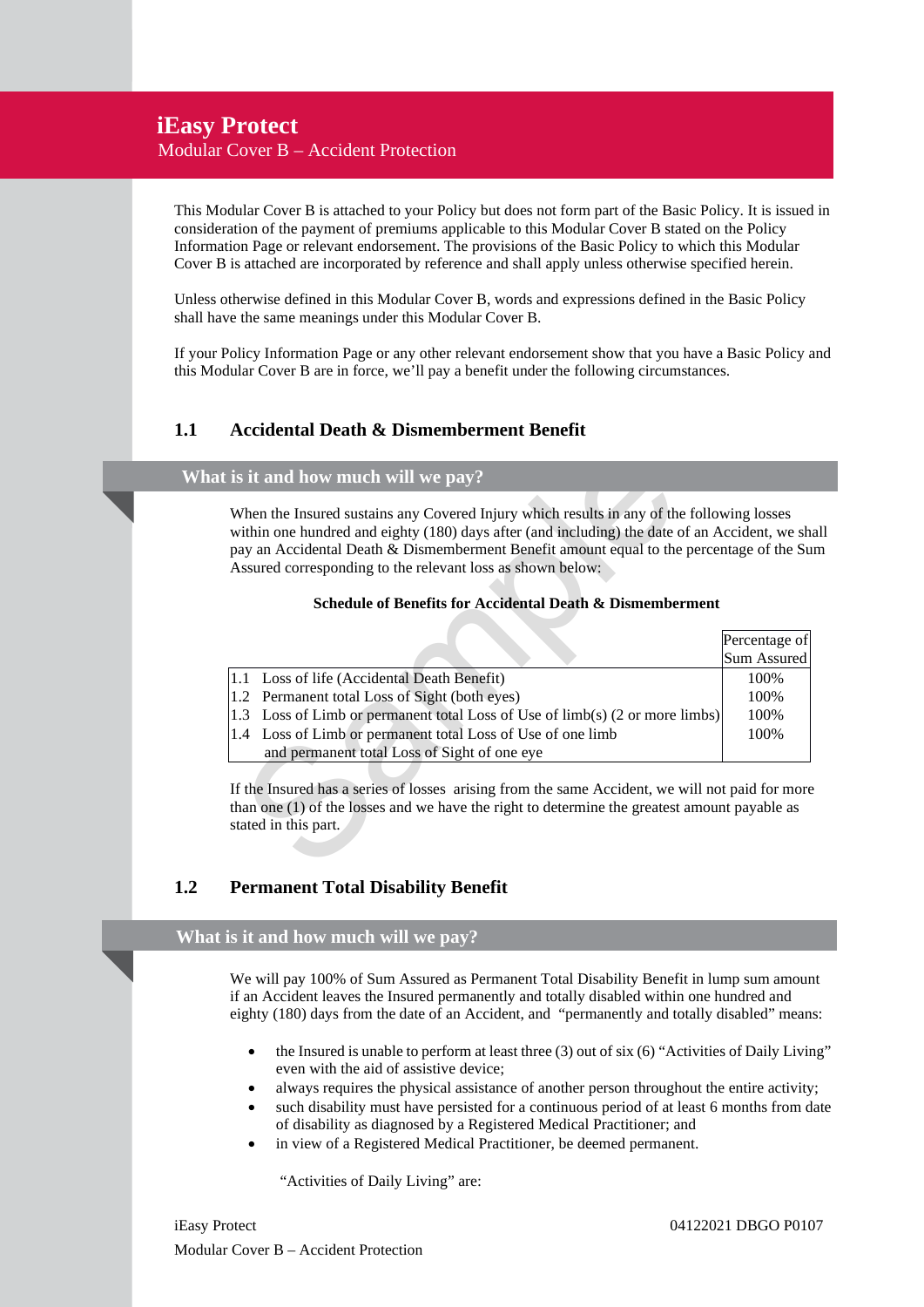- a) **Transfer:** The ability to get in and out of a chair, bed or wheelchair;
- b) **Mobility:** The ability to move around indoors from room to room on level surfaces;
- c) **Continence:** The ability to voluntarily control bladder and bowel functions so as to maintain personal hygiene;
- d) **Dressing:** The ability to put on and take off all necessary clothing, braces, artificial limbs or other surgical appliances;
- e) **Bathing/ Washing:** The ability to wash oneself in the bath or shower (including getting in or out of the bath or shower) or wash oneself by any other means; and
- f) **Eating:** The ability to feed oneself once food has been prepared and made available.

We will not pay the Permanent Total Disability Benefit on any disability arising from a Covered Injury where the Accidental Death and Dismemberment Benefit under Part 1.1 is payable.

## **1.3 Limitation of Benefits**

## **What are the restrictions on Claims payment?**

- egardless of the number of Accidents and losses sustained by the Insured, the ability of us under Part 1.1 Accidental Death & Dismemberment Benefit and remanent Total Disability Benefit shall not exceed one hundred percent (a) Regardless of the number of Accidents and losses sustained by the Insured, the total maximum liability of us under Part 1.1 Accidental Death & Dismemberment Benefit and Part 1.2 Permanent Total Disability Benefit shall not exceed one hundred percent (100%) of the Sum Assured.
- (b) Where the Sum Assured is decreased to zero as a result of benefit(s) paid under Part 1.1 Accidental Death & Dismemberment Benefit or Part 1.2 Permanent Total Disability Benefit herein, this Modular Cover B shall terminate.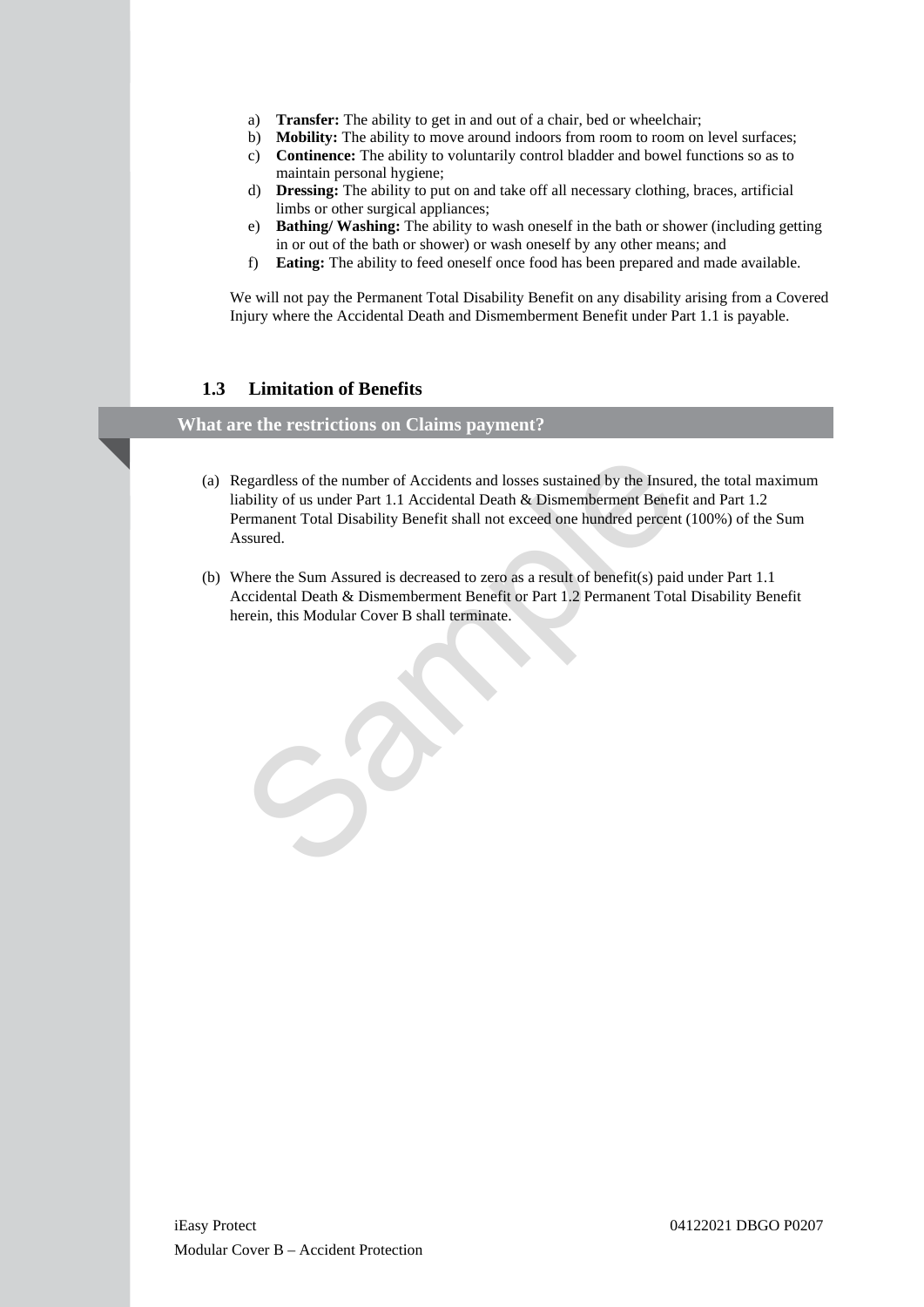## **1.4 Exclusions**

## **When we won't pay?**

We won't pay the benefit(s) under this Modular Cover B if a claim for the benefit(s) arises from or involves any of these conditions or circumstances:

- a) war, declared or undeclared, or revolution;
- b) served in the armed forces in time of declared or undeclared war or while under orders for warlike operations or restoration of public order;
- c) violation or attempted violation of the law or resistance to arrest;
- d) suicide or attempted suicide or self-inflicted Injury or deliberate exposure to exceptional danger (except in an attempt to save human life), or is sustained whilst the insured is in a state of insanity;
- e) ptomaines or bacterial infection (except pyogenic infection which shall occur with and through an accidental cut or wound);
- f) accident occurring while or because the insured is under the influence of alcohol or any nonprescribed drug;
- g) pregnancy, miscarriage, childbirth or any complications concerning therewith;
- h) the insured entering, exiting, operating, servicing, or being transported by any aircraft, aerial device or conveyance, except as a fare-paying passenger (not as a pilot / operator or a member of the aircrew) in any properly licensed private aircraft and / or Commercial Aircraft;
- i) the Insured engaging in a sport in a professional capacity or where the Insured would or could earn income or remuneration from engaging in such sport;
- j) the Insured, while on duty as a professional driver, entering, driving, operating, servicing, riding in or exiting any land vehicle or conveyance outside the territorial limits of Hong Kong;
- and actional action wounds),<br>accident occurring while or because the insured is under the influence of<br>prescribed drug;<br>actionary, miscarriage, child<br>birth or any complications concerning there<br>the insured entering, exitin k) assault, murder, riot, civil commotion, strikes or making an arrest while the insured is employed as a full or part time police officer, or cadet officer or is an officer or member of the Correctional Services Department; or
- l) riot, civil commotion or strikes while the insured is employed as a fireman or is on duty as a fireman in the course of extinguishing fires or protecting life and property in case of fire.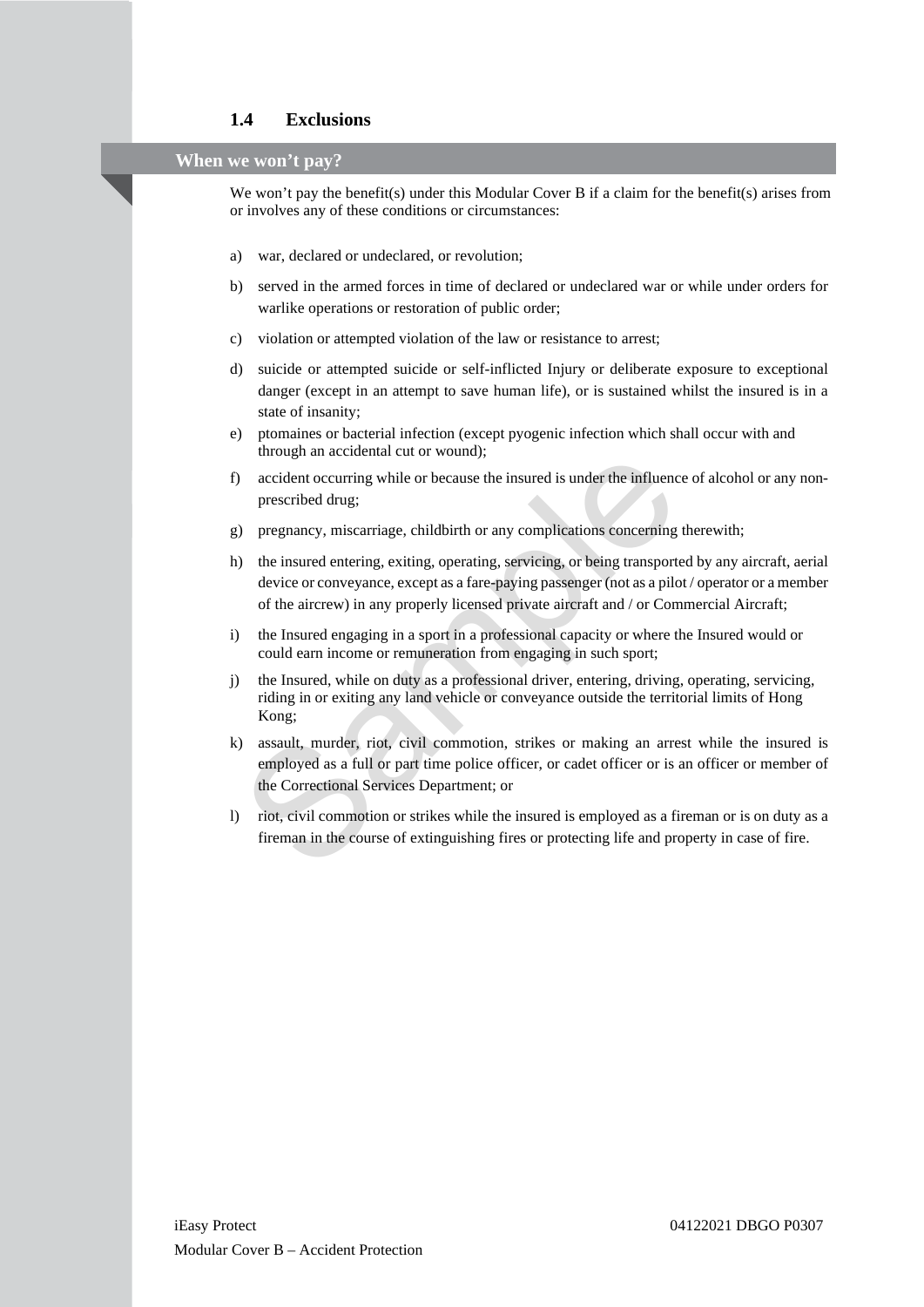

## **Claim Procedures**

Explains how to make a claim under this Modular Cover.

The Claims Procedures set out in the Basic Policy is applied and shall be supplemented by the following:

#### **When you make a claim?**

Subject to applicable law, for any case of loss, please submit your claim to us within ninety (90) days after the date of loss. For any case of death, please submit your claim and provide proof of death (as described below) within ninety (90) days after the Insured dies.

#### **What documents you need to submit?**

You must fill in the claim forms that we provide with sufficient details to identify the Insured, and give us proof (including any other information and documents that we may reasonably ask you for) to support your claim at our Issuing Office at your own expense. We have the right to ask you for additional information and documents to support your claim. We will not be able to process your claim until we receive this information and the completed claim forms.

We have the right to ask for any additional proof and request medical examination(s) of the Insured obtained if needed to substantiate a claim. We have the right to require proof that the Insured is unable to perform at least three (3) out of six (6) "Activities of Daily Living" as stated under Part 1.2.

For a claim for death of the Insured, proof of death includes:

- (i) this Policy document; and
- (ii) certified true copies of documents proving that the Insured has died and the date of death; and
- (iii) proof of any Beneficiary's right to receive payment of the death benefit under this Policy; and
- (iv) any other information we may ask you for that we reasonably need to consider the claim.

And we may require an autopsy if one is needed and legally allowed.

You must meet our requirements regarding proof of claim as stated above before we will pay any benefit(s) under the Modular Cover B.

In and documents to support your claim. We will not be able to process your<br>s information and the completed claim forms.<br>the right to ask for any additional proof and request medical examination(s) of<br>receded to substantia If you do not make your claim and provide proof as stated here, we may refuse the claim. However, we will not refuse your claim if you can show that you made the claim and provided us with all relevant proof as soon as was reasonably possible. We assess claims under the Basic Policy and the Modular Cover B attached to it separately and independently of each other and it may lead to different claim decisions.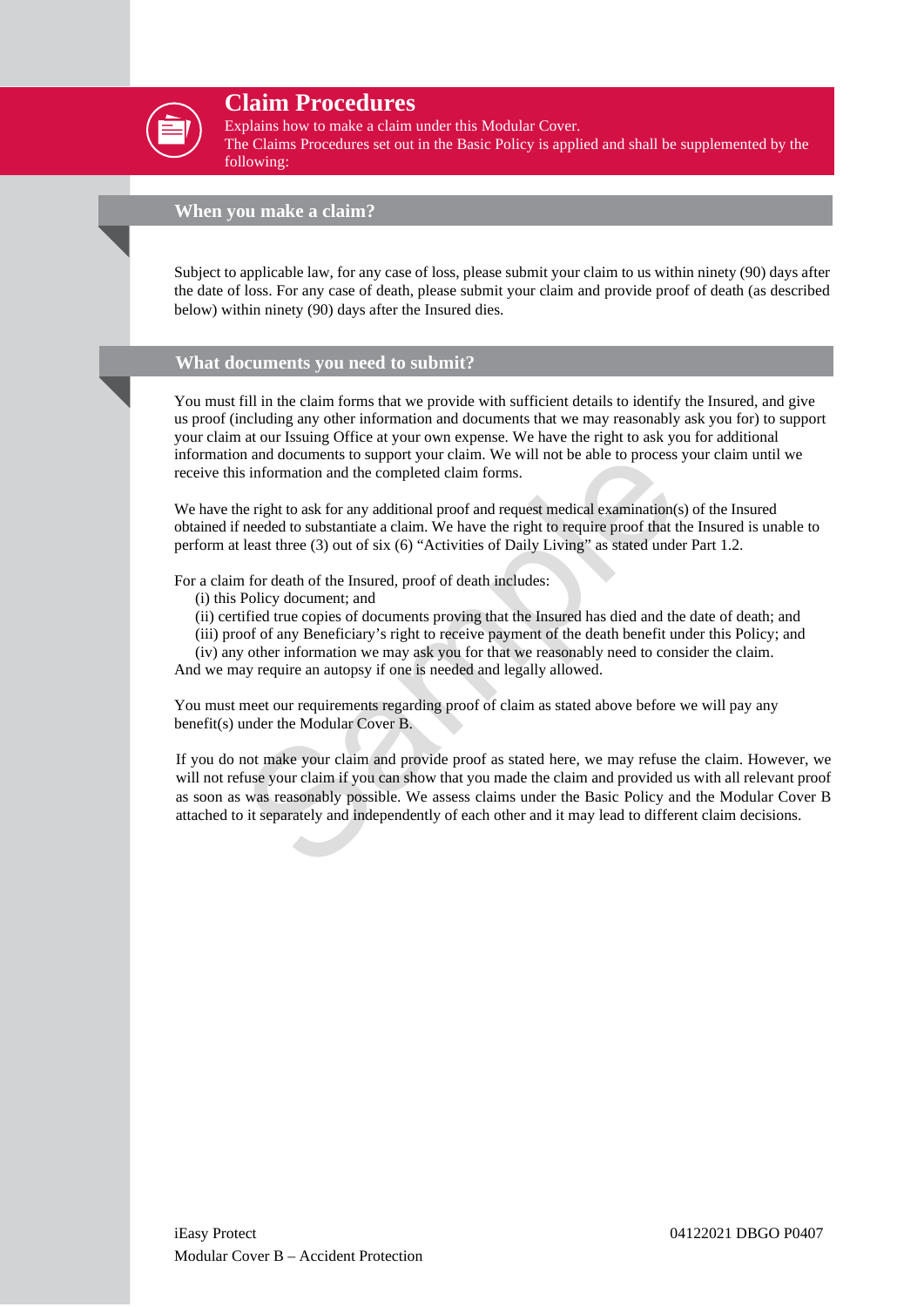

## **Termination of this Modular Cover**

Explains when this Modular Cover ends.

## **Termination – When your Modular Cover ends?**

This Modular Cover B automatically ends on the earliest of the following dates:

- (a) the date of the Insured's death; and
- (b) the date you surrendered, or terminated this Modular Cover B; and
- (c) the Policy Anniversary of this Modular Cover B immediately following the Insured's eightyfifth  $(85<sup>th</sup>)$  birthday; and
- (d) the end of the Grace Period, if you do not pay the regular premium due on this date by the end of the Grace Period; and
- (e) when total payment(s) of this Modular Cover B reach 100% of Sum Assured subject to the Limitations of Benefit applicable to Accidental Death and Dismemberment Benefit or Permanent Total Disability Benefit.

When your Basic Policy is terminated, all your Modular Cover(s) will be terminated at the same time.

Limitations of Benefit applicable to Accidental Death and Dismemberment B<br>Total Disability Benefit.<br>Thasic Policy is terminated, all your Modular Cover(s) will be terminated a<br>ur Modular Cover ends, we will still process a Even if your Modular Cover ends, we will still process any claims and benefit payments under this Modular Cover where the events leading to your claim are covered under this Modular Cover and happened before the date of termination.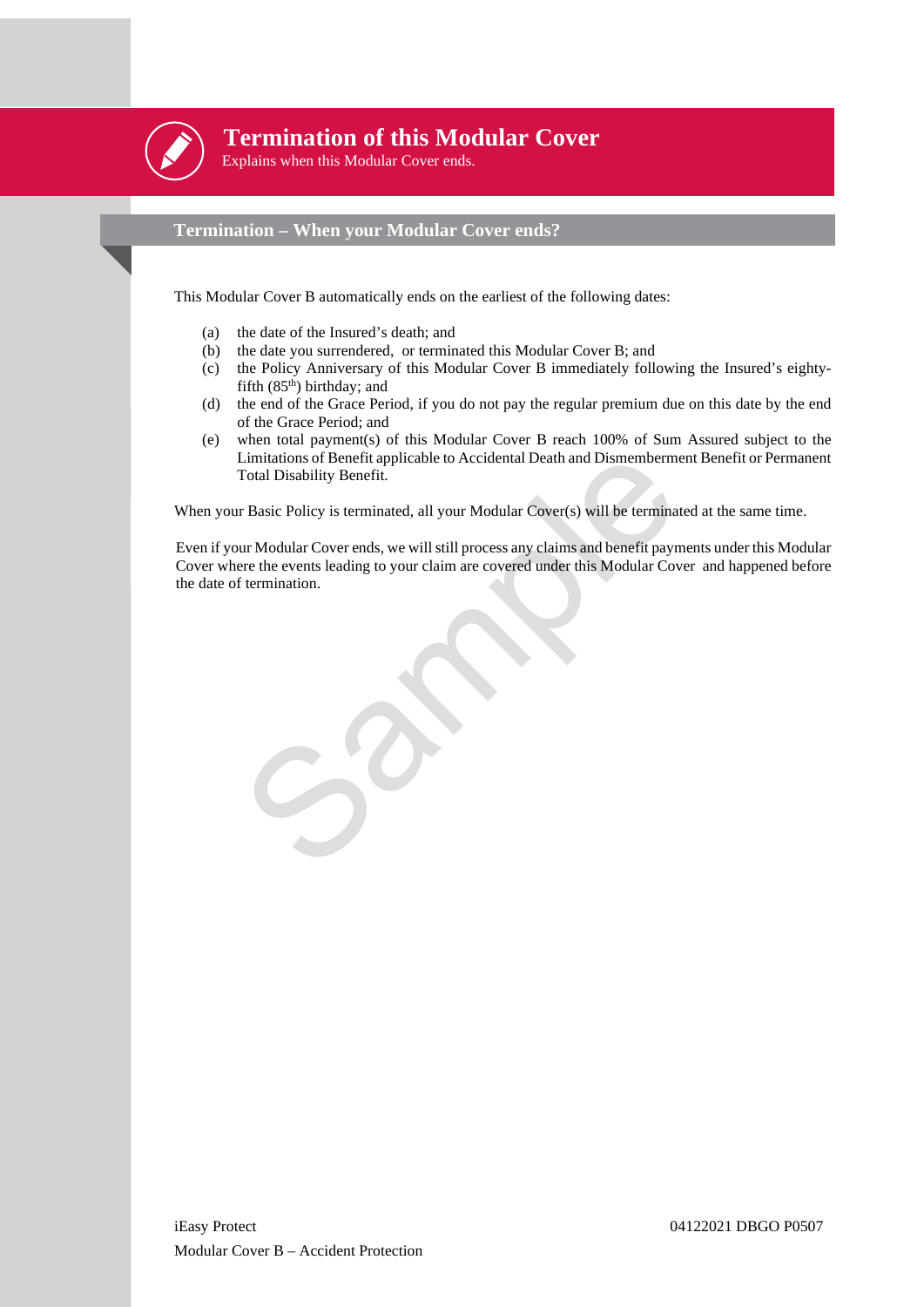

## **Important Legal Rights and Obligations**

Explains the important legal rights and obligations under your Modular Cover.

#### **Revision of Benefits , Restrictions and Premiums**

On any Policy Anniversary or renewal, by giving a 30-day prior notice in writing by ordinary post to the your last known address in the Company's records, the Company reserves the right to revise, amend or modify the benefit structure and/or restrictions/limitations and/or the premium, including but not limited to the Schedule Of Benefits, and/or any other items of benefits or coverage as determined by the Company.

In the event that you disagree with such revision and notify the Company in writing within thirty (30) days after such revision takes effect, this Modular Cover B shall automatically terminate on the premium due date following our receipt of such notice.

For borehas of coording times who and content of a series to the approval by the Company and on the Policy Anniversary or renewert to the approval by the Company and on the Policy Anniversary or renewent shall be issued fo Any change of benefits or coverage under this Modular Cover B as requested by you shall only take effect subject to the approval by the Company and on the Policy Anniversary or renewal. An appropriate endorsement shall be issued following each revision together with the revised Schedule of Benefits (if any).

## **Change of Occupation**

If the change of occupation is to one which is classified by us as not insurable, we will not be liable to cover any loss sustained pertaining to that occupation under this Policy.

In applying this provision, the classification of occupational risk and the premium rates shall be such as have been last promulgated by us prior to the occurrence of the loss for which we are liable or prior to date of proof of change in occupation.

Under this Modular Cover B, the Insured must immediately notify us of any change in his/her employment, occupations, duties or other pursuits.

## **Limitations Of Time For Bringing Suit**

Subject to applicable law, you shall not bring any action at law or in equity to recover on this Modular Cover B with sixty (60) days after proof of loss has been filed in accordance with our requirements and such action (if any) shall be brought within two (2) years from the date of our final decision in respect of any claim herein.

#### **Non-Participating**

This Modular Cover B shall not share in the surplus earnings of the Company.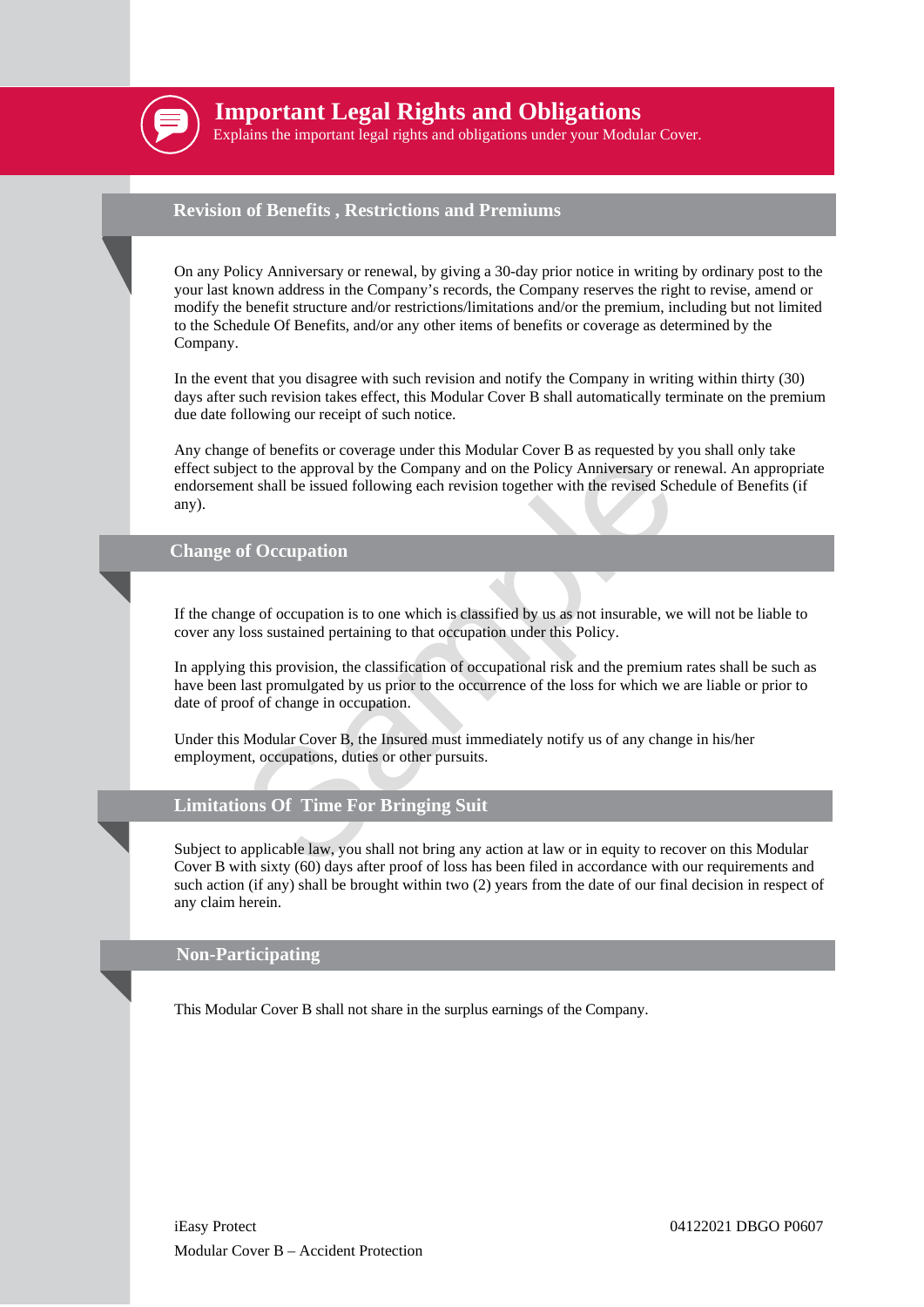

Gives the definition of important words and phrases used in this Modular Cover.

| <b>Commercial Aircraft</b>                       | means a certified passenger aircraft provided by a commercial airline<br>on any regularly scheduled flight and operated by a properly certified<br>pilot flying between duly established and maintained airports, and<br>which is certified and authorized by local government authorities for<br>the transport of fare-paying passengers.                                                                                                                                          |
|--------------------------------------------------|-------------------------------------------------------------------------------------------------------------------------------------------------------------------------------------------------------------------------------------------------------------------------------------------------------------------------------------------------------------------------------------------------------------------------------------------------------------------------------------|
| <b>Covered Injury</b>                            | means an Injury caused directly, independently and solely by an<br>Accident that occurs after the later of the Issue Date or the latest<br>Commencement Date of this Modular Cover B.                                                                                                                                                                                                                                                                                               |
| <b>Immediate Family</b><br><b>Member</b>         | means the legally married spouse or a child or parent of the Insured or<br>the Owner (as the case may be).                                                                                                                                                                                                                                                                                                                                                                          |
| Injury                                           | means any abnormal bodily condition caused solely by Accident and<br>independent of any other causes and not therefore due to illness or<br>disease.                                                                                                                                                                                                                                                                                                                                |
| <b>Loss of Limb</b>                              | means loss by physical severance of a hand at or above the wrist or of a<br>foot at or above the ankle.                                                                                                                                                                                                                                                                                                                                                                             |
| <b>Loss of Sight</b>                             | means the entire and irrecoverable loss of sight.                                                                                                                                                                                                                                                                                                                                                                                                                                   |
| <b>Loss of Use</b>                               | means total and permanent functional disablement and is treated like<br>the total loss of said limb or organ.                                                                                                                                                                                                                                                                                                                                                                       |
| <b>Registered Medical</b><br><b>Practitioner</b> | means any person qualified by degree in and licensed to practice western<br>medicine who is legally authorized in the geographical area of his practice<br>to render medical or surgical services, but excluding a Registered Medical<br>Practitioner who is the Insured himself, an insurance agent, business<br>partner(s) or employer / employee of the Insured or the Insured's<br>Immediate Family Member, the Owner or any person related in similar<br>fashion to the Owner. |
|                                                  |                                                                                                                                                                                                                                                                                                                                                                                                                                                                                     |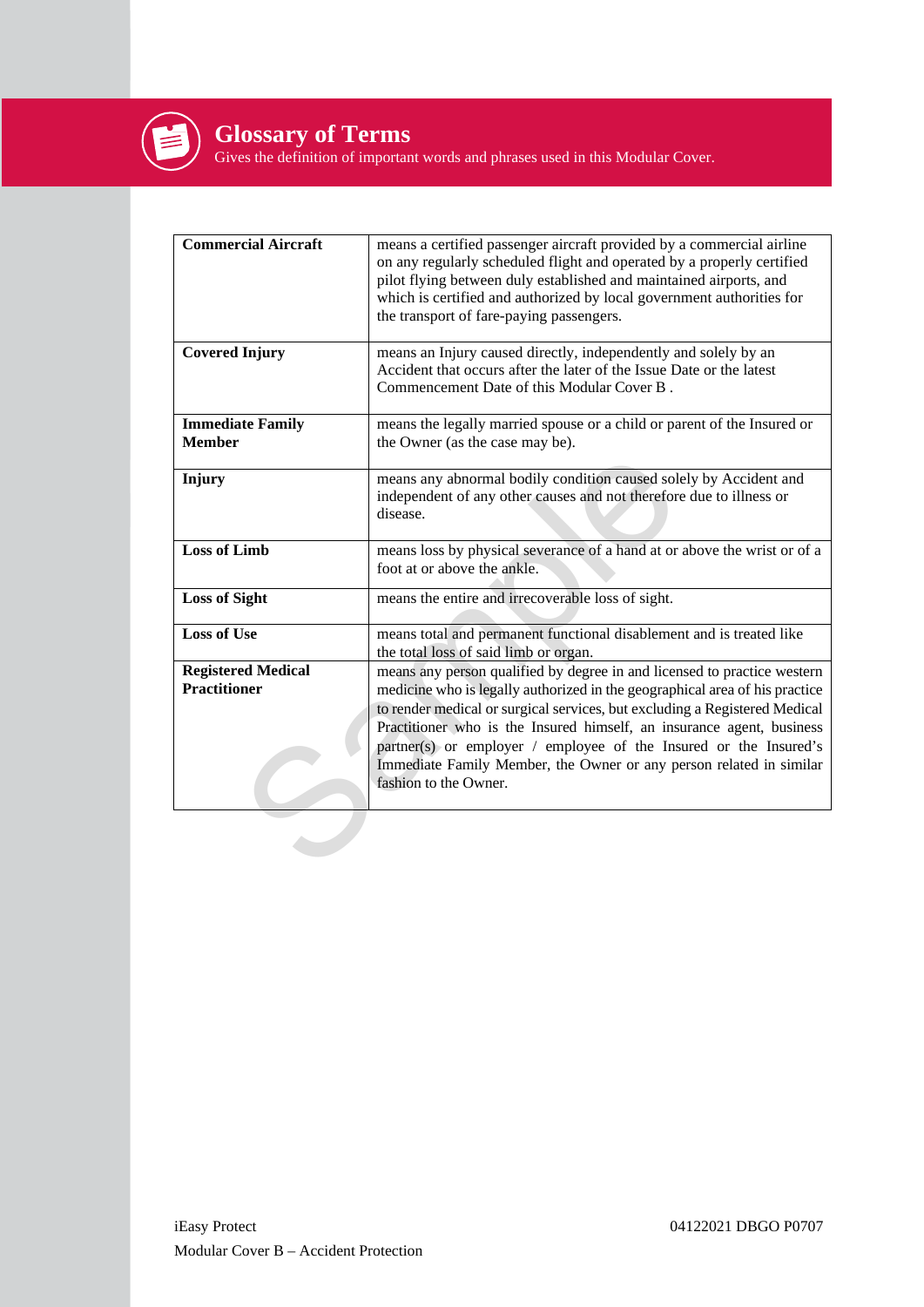## **DigiSolus** Modular Cover C –Hospital Cash Protection

This Modular Cover C is attached to your Policy but does not form part of the Basic Policy. It is issued in consideration of the payment of premiums applicable to this Modular Cover C stated on the Policy Information Page or relevant endorsement. The provisions of the Basic Policy to which this Modular Cover C is attached are incorporated by reference and shall apply unless otherwise specified herein.

Unless otherwise defined in this Modular Cover C, words and expressions defined in the Basic Policy shall have the same meanings under this Modular Cover C.

If your Policy Information Page or any other relevant endorsement show that you have a Basic Policy and this Modular Cover C are in force, we'll pay a benefit under the following circumstances.

## **1.1 Hospital Cash Benefit**

#### **What is it and how much will we pay?**

First and how much will we pay?<br>
Insured is hospitalised due to a Covered Illness or Covered Injury in this Mommendation of a Registered Medical Practitioner, while this Hospital Cas<br>
and subject to the terms and condition If the Insured is hospitalised due to a Covered Illness or Covered Injury in this Modular Cover C on the recommendation of a Registered Medical Practitioner, while this Hospital Cash Benefit is in force, and subject to the terms and conditions (including Limitation of Benefit) set out herein, we shall pay the Hospital Cash Benefit as stated on the Policy Information Page for each day during which the Insured is Confined in Hospital. This benefit is limited to one (1) payment per day and up to a maximum of seven hundred fifty (750) days in respect of the Same Confinement caused by each Covered Illness or Covered Injury.

#### **Limitation of benefits**

Confinement of the Insured must qualify as a Reasonable and Customary Hospital Confinement for Hospital Cash Benefit to be payable by us. Moreover, if the Confinement occurs outside of the Covered Countries or Places, the following limitations shall apply:

- (i) the Hospital Cash Benefit shall be reduced to one half of the amount shown on the Policy Information Page;
- (ii) payment of the Hospital Cash Benefit shall be limited to a maximum of 90 days in respect of the Same Confinement; and
- (iii) the Hospital Cash Benefit paid shall be subject to a maximum aggregate limit of HK\$ 480 for each day that the Insured is Confined in Hospital.(which applies to the Hospital Cash Benefit paid under this hospital cash coverage and any and all similar benefits paid and/or payable under other insurance policies/hospital cash coverage issued by us and/or AIA Company Limited in respect of the same Insured.)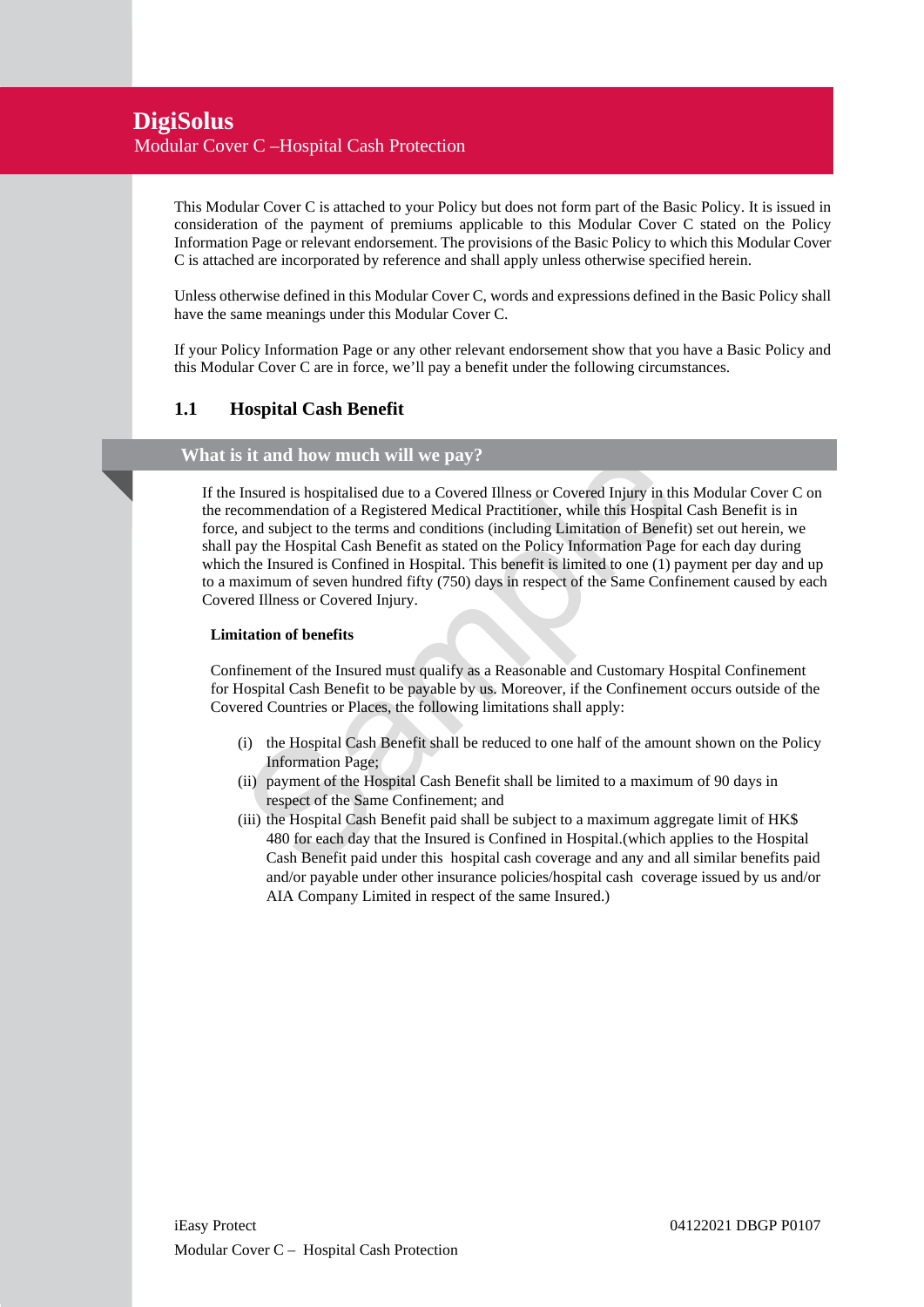## **1.2 Exclusions**

## **When we won't pay?**

This Modular Cover C does not cover any hospitalization, surgery or charges caused directly or indirectly, wholly or partly, by any one of the following occurrences nor shall they cover any Covered Illness the signs or symptoms, of which first occurred prior to the Issue Date of this Modular Cover C, or within thirty (30) days following the Issue Date or Commencement Date of this Modular Cover C, whichever is later:

- (a) any Injury or illness caused by
	- (i) self-destruction or intentional self-inflicted injuries or any attempted self-destruction while sane or insane;
	- (ii) war, declared or undeclared, strikes, riots, civil war, revolution or any warlike operations;
	- (iii) service in the armed forces in time of declared or undeclared war or while under orders for warlike operations or restoration of public order;
	- (iv) any violation or attempted violation of the law or resistance to arrest;
- (b) pregnancy, complications of pregnancy and any procedures related to fertility, contraception and all kinds of assisted reproduction procedures;
- regnancy, completantion or pregnancy and any procedures can<br>transform and a properties of existed reproduction procedures;<br>the constrained to cancely, anorexial<br>displace, exhaustion, psychiatric complications of physical d (c) any mental or psychiatric disorder, including but not limited to, anxiety, anorexia, depression, stress, fatigue, exhaustion, psychiatric complications of physical disorders, sleep disorders, drug or alcohol abuse, cognitive impairment, behavioral disorders, or any complications thereof;
- (d) cosmetic or plastic surgery or any elective surgery;
- (e) any form of dental care or surgery unless necessitated by Injury caused by an accident (excluding denture and related expenses);
- (f) routine health checks or convalescence, custodial, rest care, or any investigation(s) not directly related to hospital admission, diagnosis, illness or Injury;
- (g) any treatment or investigation which is not medically necessary or consistent in accordance with standards of good medical practice;
- (h) any congenital disorder that gives rise to signs or symptoms, or is diagnosed, before the Insured attains seventeen (17) years of age;
- (i) corrective aids and treatment of refractive errors unless necessitated by Injury caused by an Accident;
- (j) any fees and medical service which is not Reasonable and Customary;
- (k) treatment or surgery for tonsils, adenoids, hernia or a disease peculiar to the female generative organs until the Insured has been continuously covered under this Supplementary Contract for a period of one hundred and twenty (120) days immediately preceding such treatment or surgery; or
- (l) Acquired Immunodeficiency Syndrome (AIDS) or any complications associated with infection by any Human Immunodeficiency Virus (HIV).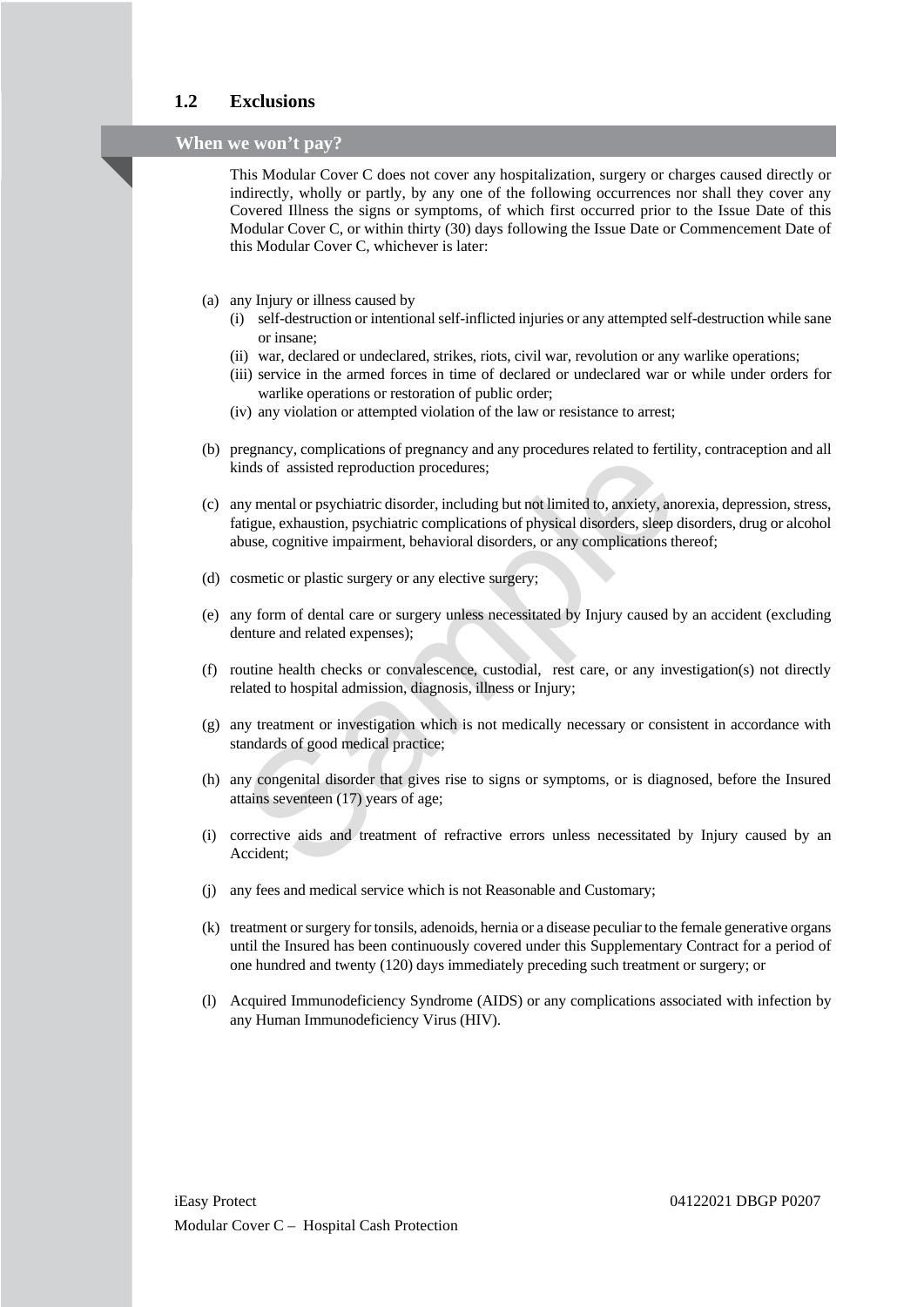

## **Claim Procedures**

Explains how to make a claim under this Modular Cover.

The Claims Procedures set out in the Basic Policy is applied and shall be supplemented by the following:

## **When you make a claim?**

Subject to applicable law, please submit your claim to us within ninety(90) days after the date of being discharged from a Hospital (as described below).

## **What documents you need to submit?**

You must fill in the claim forms that we provide with sufficient details to identify the Insured, and give us proof (including any other information and documents that we may reasonably ask you for) to support your claim at our Issuing Office at your own expense. We have the right to ask you for additional information and documents to support your claim, including any Hospital's official statement of accounts and receipts which show the itemized hospital expenses. We will not be able to process your claim until we receive this information and the completed claim forms

You must meet our requirements regarding proof of claim as stated above before we will pay any benefit(s) under the Modular Cover C.

itemized hospital expenses. We will not be able to process your claim u<br>and the completed claim forms<br>meet our requirements regarding proof of claim as stated above before we w<br>under the Modular Cover C.<br>not make your clai If you do not make your claim and provide proof as stated here, we may refuse the claim. However, we will not refuse your claim if you can show that you made the claim and provided us with all relevant proof as soon as was reasonably possible. We assess claims under the Basic Policy and the Modular Cover C attached to it separately and independently of each other and it may lead to different claim decisions.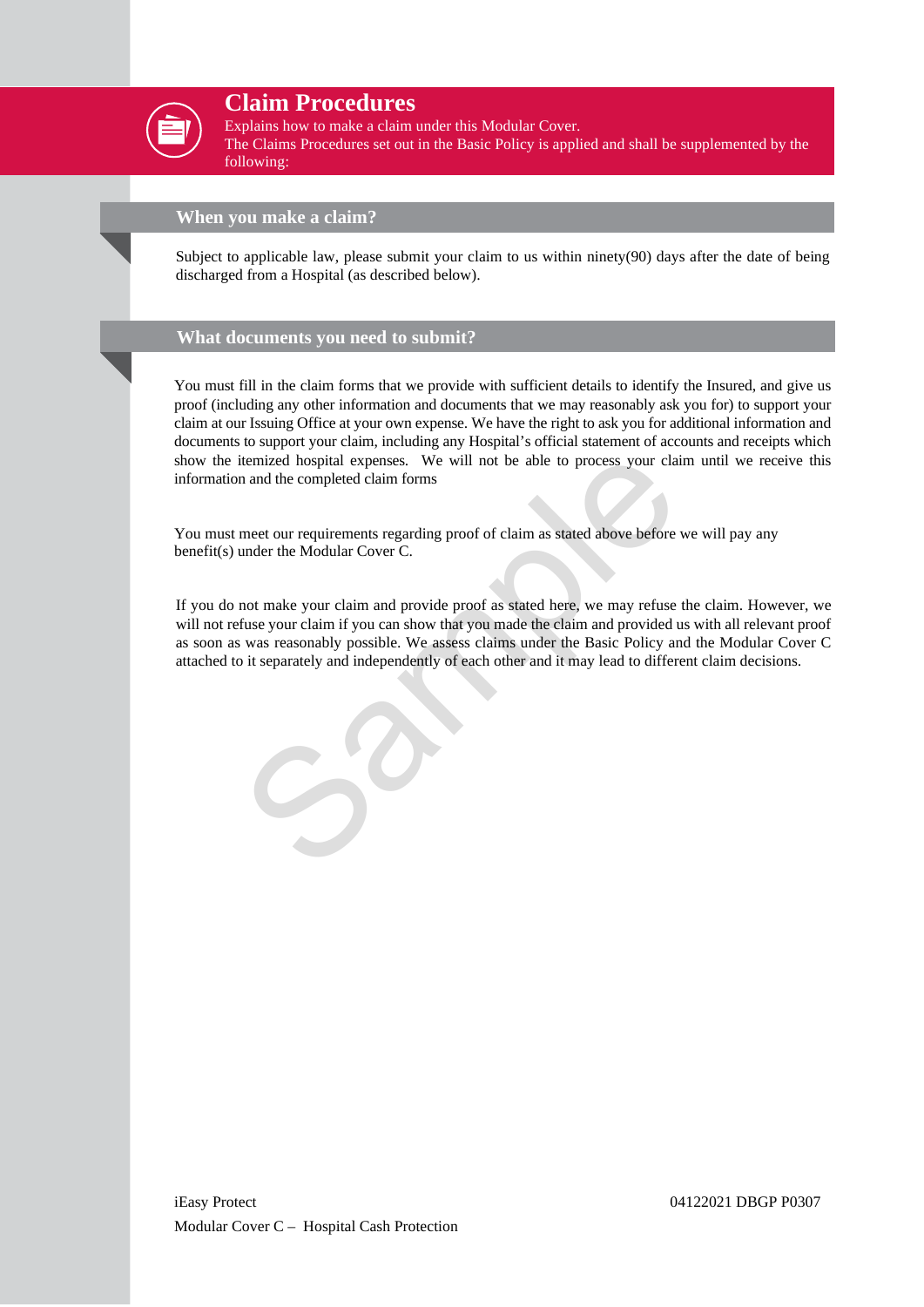

## **Termination of this Modular Cover**

Explains when this Modular Cover ends.

## **Termination – When your Modular Cover ends?**

This Modular Cover C automatically ends on the earliest of the following dates:

- (a) the date of the Insured's death; and
- (b) the date you surrendered or terminated your Modular Cover C; and
- (c) the Policy Anniversary of this Modular Cover C immediately following the Insured's eightyfifth  $(85<sup>th</sup>)$  birthday; and
- (d) the end of the Grace Period, if you do not pay the regular premium due on this date by the end of the Grace Period.

When your Basic Policy is terminated, all your Modular Cover(s) will be terminated at the same time.

For Modular Cover ends, we will still process any claims and benefit payments<br>ere the events leading to your claim are covered under this Modular Cover a<br>fermination. Even if your Modular Cover ends, we will still process any claims and benefit payments under this Modular Cover where the events leading to your claim are covered under this Modular Cover and happened before the date of termination.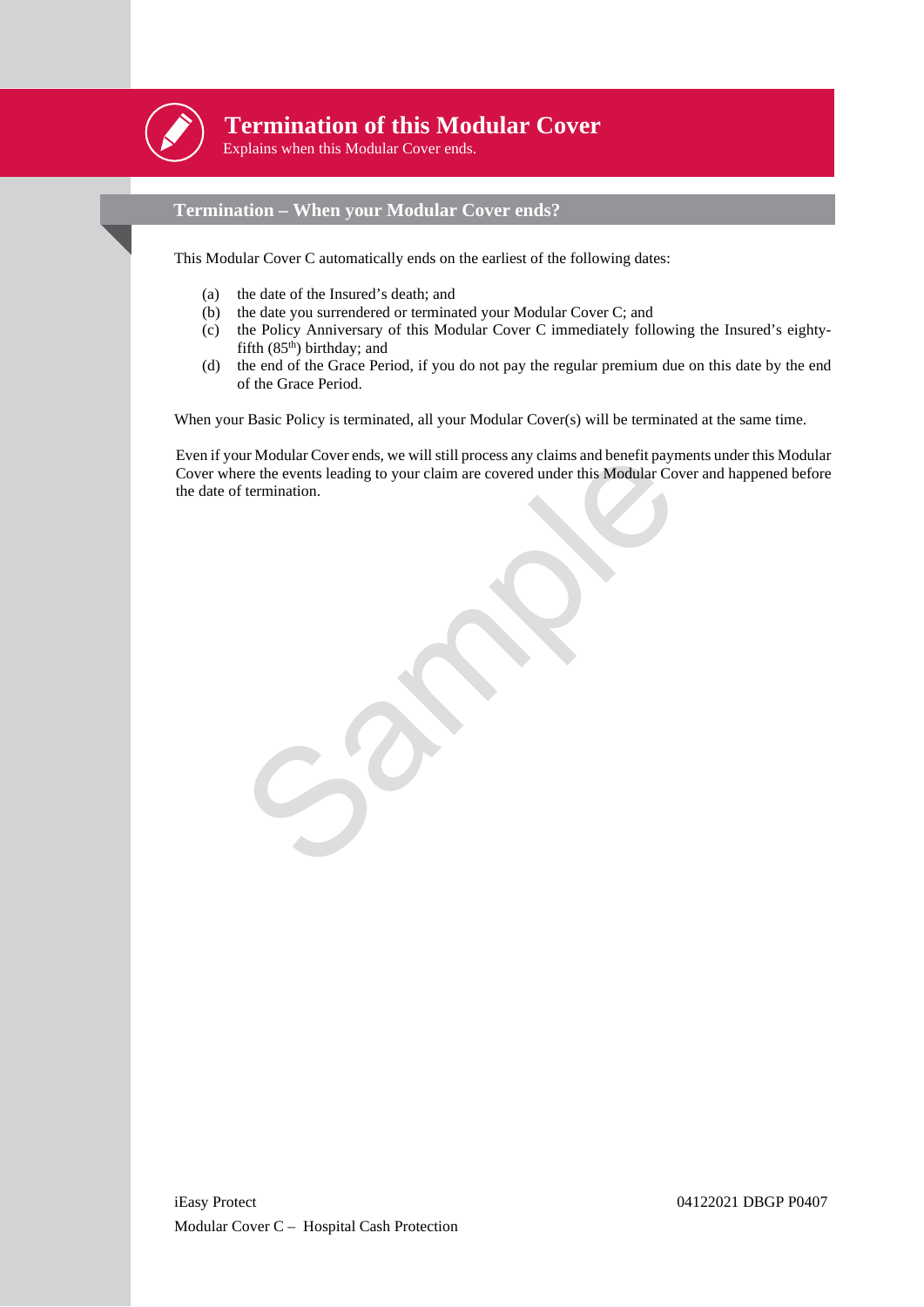

## **Glossary of Terms**

Gives the definition of important words and phrases used in this Modular Cover.

| <b>Confinement / Confined</b>                    | means admission of the Insured to a Hospital as an in-patient                                                                                                                                                                                                                                                                                                                                                                                                                                                                                                                                                                                                                                                      |
|--------------------------------------------------|--------------------------------------------------------------------------------------------------------------------------------------------------------------------------------------------------------------------------------------------------------------------------------------------------------------------------------------------------------------------------------------------------------------------------------------------------------------------------------------------------------------------------------------------------------------------------------------------------------------------------------------------------------------------------------------------------------------------|
|                                                  | following the later of the Issue Date or last Commencement Date,<br>upon the recommendation of a Registered Medical Practitioner for a<br>Continuous Physical Stay for Medically Necessary treatment,<br>provided that the duration of such Stay is six (6) hours or more. For<br>the avoidance of doubt, and notwithstanding any other provisions of<br>this Modular Cover C, an admission to Hospital will not be, or will<br>cease to be, regarded by the Company as a Confinement for purposes<br>of this Modular Cover C where the ensuing stay on Hospital is not a<br>Continuous Physical Stay as defined.                                                                                                  |
| <b>Continuous Physical Stay /</b><br><b>Stay</b> | means the continuous physical presence of the Insured as an in-<br>patient on Hospital premises, without any physical absence or<br>interruption throughout the period commencing from the Insured's<br>admission to a Hospital until his full and formal discharge therefrom.                                                                                                                                                                                                                                                                                                                                                                                                                                     |
| <b>Covered Countries or Places</b>               | means Hong Kong, Macau, Malaysia, Thailand, Taiwan, Japan,<br>South Korea, Singapore, United States of America, Canada,<br>Australia, New Zealand and Western Europe                                                                                                                                                                                                                                                                                                                                                                                                                                                                                                                                               |
| <b>Covered Illness</b>                           | means illness occurring more than 30 days after the later of the Issue<br>Date and the latest Commencement Date of this Modular Cover C.<br>In this Modular Cover C, an illness is regarded as having occurred<br>when it has been investigated, diagnosed or treated or when its signs<br>or symptoms have manifested which would cause an ordinary<br>prudent person to seek diagnosis, care or treatment. In the event of<br>any conflict or discrepancy of opinions relating to the signs or<br>symptoms of an illness and their manifestation between a Registered<br>Medical Practitioner and the Insured, the Company shall adopt and<br>follow the Registered Medical Practitioner's professional opinion. |
| <b>Covered Injury</b>                            | means an Injury caused directly, independently and solely by an<br>Accident that occurs after the later of the Issue Date or the latest<br>Commencement Date of this Modular Cover C.                                                                                                                                                                                                                                                                                                                                                                                                                                                                                                                              |
| Hospital                                         | means a lawfully operated institution licensed as a hospital for the<br>care and treatment of injured or ill persons which provides facilities<br>for diagnosis, major surgery and 24-hour nursing service and is not<br>primarily a rest or convalescent home, or similar establishment or,<br>other than incidentally, a place for alcoholics or drug addicts.                                                                                                                                                                                                                                                                                                                                                   |
| <b>Immediate Family Member</b>                   | means the legally married spouse or a child or parent of the Insured<br>or the Owner (as the case may be).                                                                                                                                                                                                                                                                                                                                                                                                                                                                                                                                                                                                         |
| <b>Injury</b>                                    | means any abnormal bodily condition caused solely by Accident and<br>independent of any other causes and not therefore due to illness or<br>disease.                                                                                                                                                                                                                                                                                                                                                                                                                                                                                                                                                               |
| <b>Medically Necessary</b>                       | is a medical service, procedure or supply, when in the Company's<br>opinion, is (a) consistent with generally accepted professional<br>standards of medical practice; (b) is required to establish a diagnosis<br>and to provide treatment; and (c) which cannot be safely delivered in<br>a lower level of medical care. Experimental, screening and<br>preventive services or supplies are not considered medically<br>necessary.                                                                                                                                                                                                                                                                                |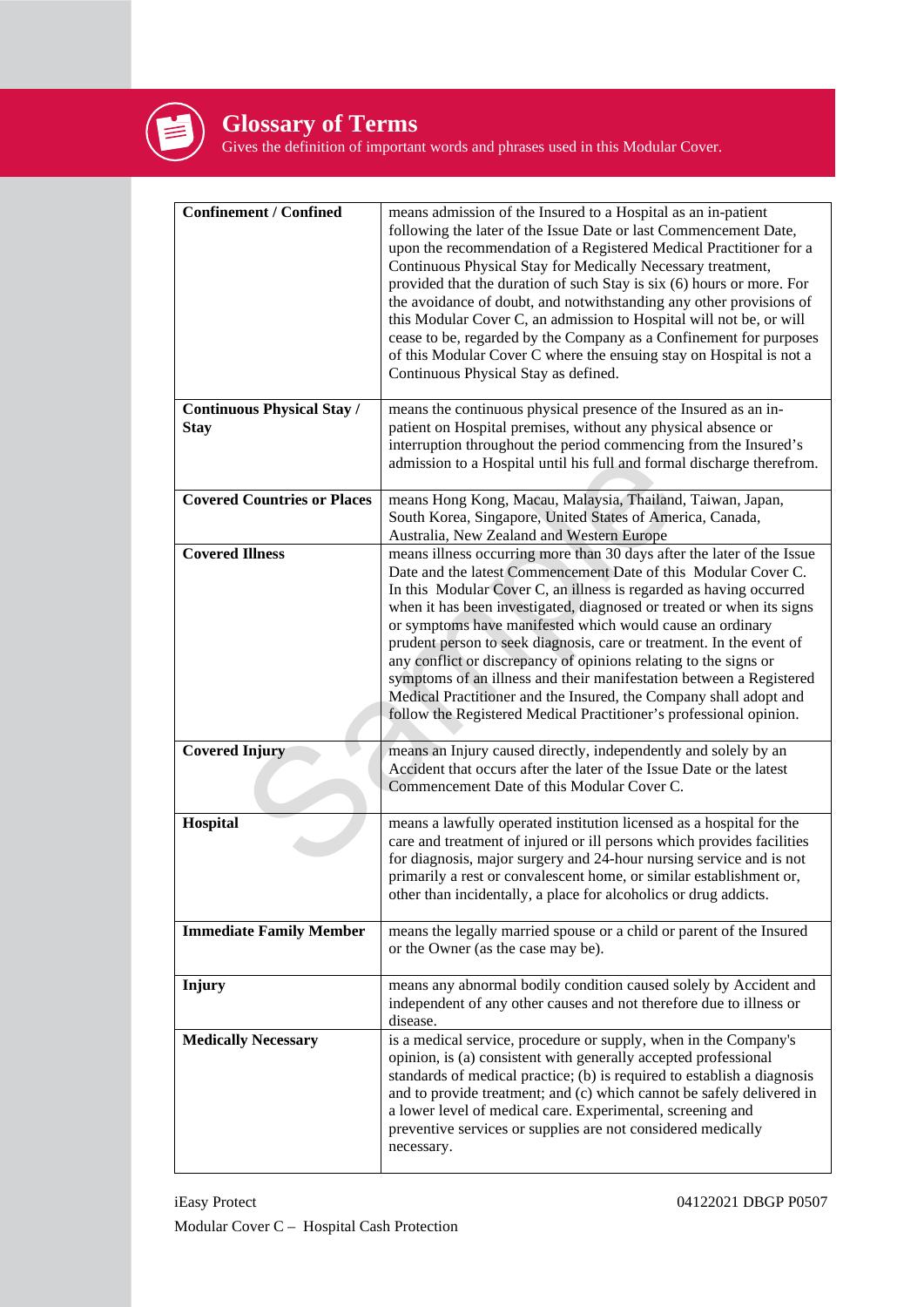| <b>Out-Patient</b>                                             | means an Insured who receives services and supplies in connection<br>with treatment for Covered Illness or Covered Injury given in the<br>clinic of a Registered Medical Practitioner / a Specialist, a day<br>surgery centre, or in the outpatient department, emergency treatment<br>room or day surgery centre of a Hospital.                                                                                                                                                                                                                                                                                                                                                                                                                                                                                                                                                                                                                                                                                                                                                                                                                                                                                                                                                                                                                                                                                                                                                                       |
|----------------------------------------------------------------|--------------------------------------------------------------------------------------------------------------------------------------------------------------------------------------------------------------------------------------------------------------------------------------------------------------------------------------------------------------------------------------------------------------------------------------------------------------------------------------------------------------------------------------------------------------------------------------------------------------------------------------------------------------------------------------------------------------------------------------------------------------------------------------------------------------------------------------------------------------------------------------------------------------------------------------------------------------------------------------------------------------------------------------------------------------------------------------------------------------------------------------------------------------------------------------------------------------------------------------------------------------------------------------------------------------------------------------------------------------------------------------------------------------------------------------------------------------------------------------------------------|
| <b>Reasonable and Customary</b>                                | in relation to a fee, a charge or an expense, means any fee or expense<br>which (a) is charged for treatment, supplies (inclusive of medication)<br>or medical services that are Medically Necessary and in accordance<br>with standards of good medical practice for the care of an injured or<br>ill person under the care, supervision or order of a Registered<br>Medical Practitioner; (b) does not exceed the usual level of charges<br>for similar treatment, supplies (inclusive of medication) or medical<br>services in the locality where the expense is incurred, which for the<br>avoidance of doubt, shall not exceed the level of such charges<br>applicable to a Covered Room for treatment, supplies (inclusive of<br>medication) or medical services provided during a covered<br>Confinement; and (c) does not include charges that would not have<br>been made if no insurance existed. The Company reserves the right to<br>determine whether any particular Hospital/medical charge is a<br>Reasonable and Customary charge with reference but not limited to<br>any relevant publication or information made available, such as<br>schedule of fees, by the government, relevant authorities and<br>recognized medical association in the locality. The Company<br>reserves the right to adjust any and all benefits payable in relation to<br>any Hospital/medical charges which in the opinion of the Company's<br>medical examiner is not a Reasonable and Customary charge. |
| <b>Reasonable and Customary</b><br><b>Hospital Confinement</b> | in relation to a Confinement, means a Confinement in Hospital for<br>Injury or illness which is Medically Necessary, where the admission<br>of the Insured, length of Confinement, and medical services and<br>treatment received during Confinement: (a) are all in accordance with<br>standards of good medical practice; and (b) do not exceed the usual<br>standard for the treatment of similar Injury or illness at the location<br>where such Confinement takes place. For the avoidance of doubt, a<br>Confinement is not a Reasonable and Customary Hospital<br>Confinement if it is in respect of a medical procedure or treatment<br>which, having regard to standards of good medical practice: i) is<br>routinely performed on other patients on an out-patient basis; and ii)<br>could reasonably have been performed on the Insured as an Out-<br>Patient.                                                                                                                                                                                                                                                                                                                                                                                                                                                                                                                                                                                                                              |
| <b>Registered Medical</b><br><b>Practitioner</b>               | means any person qualified by degree in and licensed to practice<br>western medicine who is legally authorized in the geographical area<br>of his practice to render medical or surgical services, but excluding a<br>Registered Medical Practitioner who is the Insured himself, an<br>insurance agent, business partner(s) or employer / employee of the<br>Insured or an Immediate Family Member of the Insured, the Owner<br>or any person related in similar fashion to the Owner.                                                                                                                                                                                                                                                                                                                                                                                                                                                                                                                                                                                                                                                                                                                                                                                                                                                                                                                                                                                                                |
| <b>Same Confinement</b>                                        | means that if two (2) or more Confinements are due to the same or<br>related Injury or illness, or to any complications arising therefrom,<br>such Confinements shall be regarded as one (1) Confinement if each<br>of them is not separated by more than ninety (90) days from the paid<br>or payable Confinement which immediately precedes it. This rule<br>shall be observed in determining the limit of the benefits under the<br>provision.                                                                                                                                                                                                                                                                                                                                                                                                                                                                                                                                                                                                                                                                                                                                                                                                                                                                                                                                                                                                                                                      |
| <b>Specialist</b>                                              | means a Registered Medical Practitioner who holds a consultant<br>appointment or appointment of equivalent senior status in a Hospital                                                                                                                                                                                                                                                                                                                                                                                                                                                                                                                                                                                                                                                                                                                                                                                                                                                                                                                                                                                                                                                                                                                                                                                                                                                                                                                                                                 |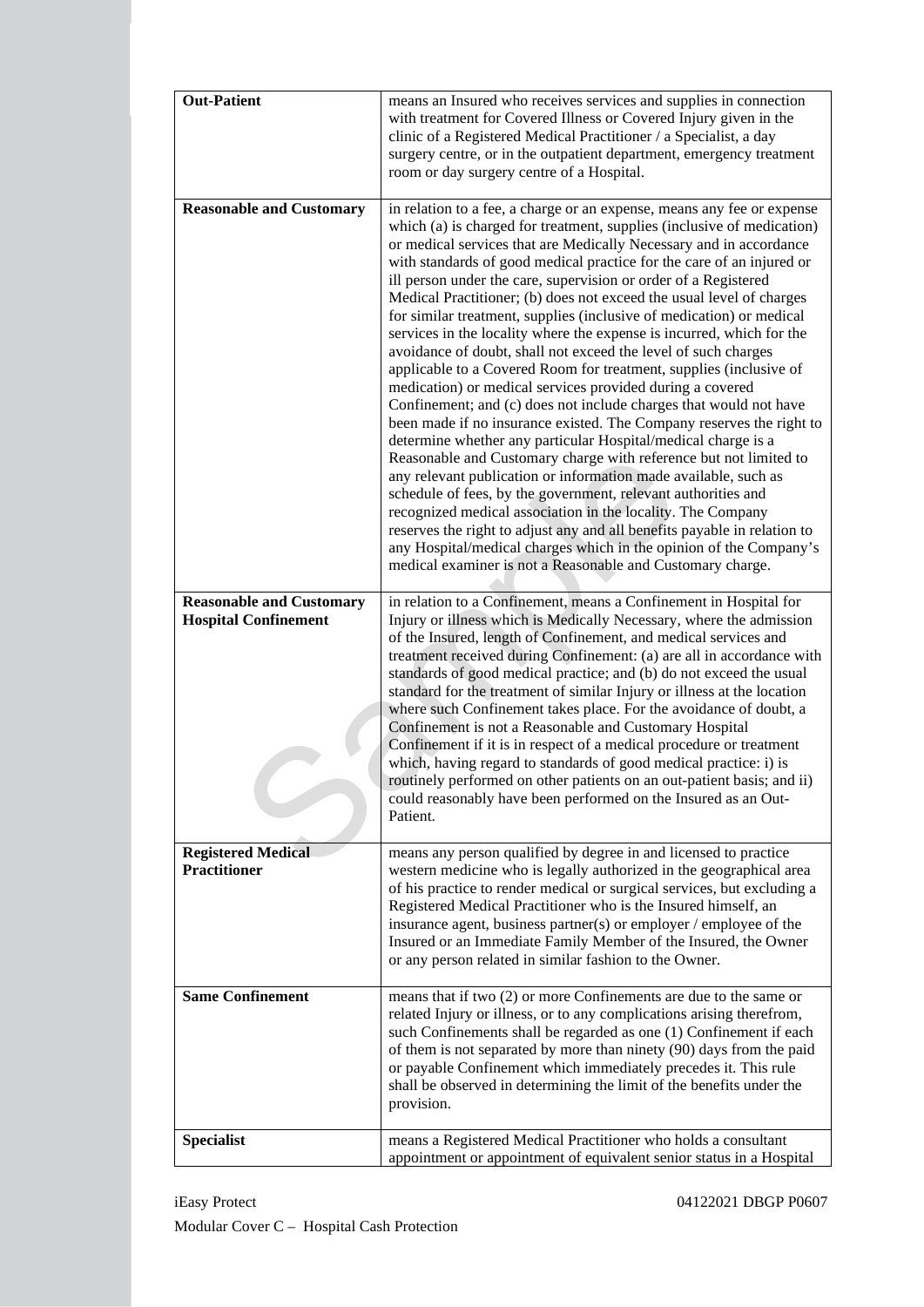|                       | and who possesses specialist qualifications for and experience in the<br>service rendered by him.                                                                                                                                                                                            |
|-----------------------|----------------------------------------------------------------------------------------------------------------------------------------------------------------------------------------------------------------------------------------------------------------------------------------------|
| <b>Western Europe</b> | for the purpose of this Modular Cover C, includes the following<br>countries: Austria, Belgium, Denmark, Finland, France, Germany,<br>Greece, Iceland, Ireland, Italy, Luxembourg, Monaco, Netherlands,<br>Norway, Portugal, Spain, Sweden, Switzerland, United Kingdom and<br>Vatican City. |

Sample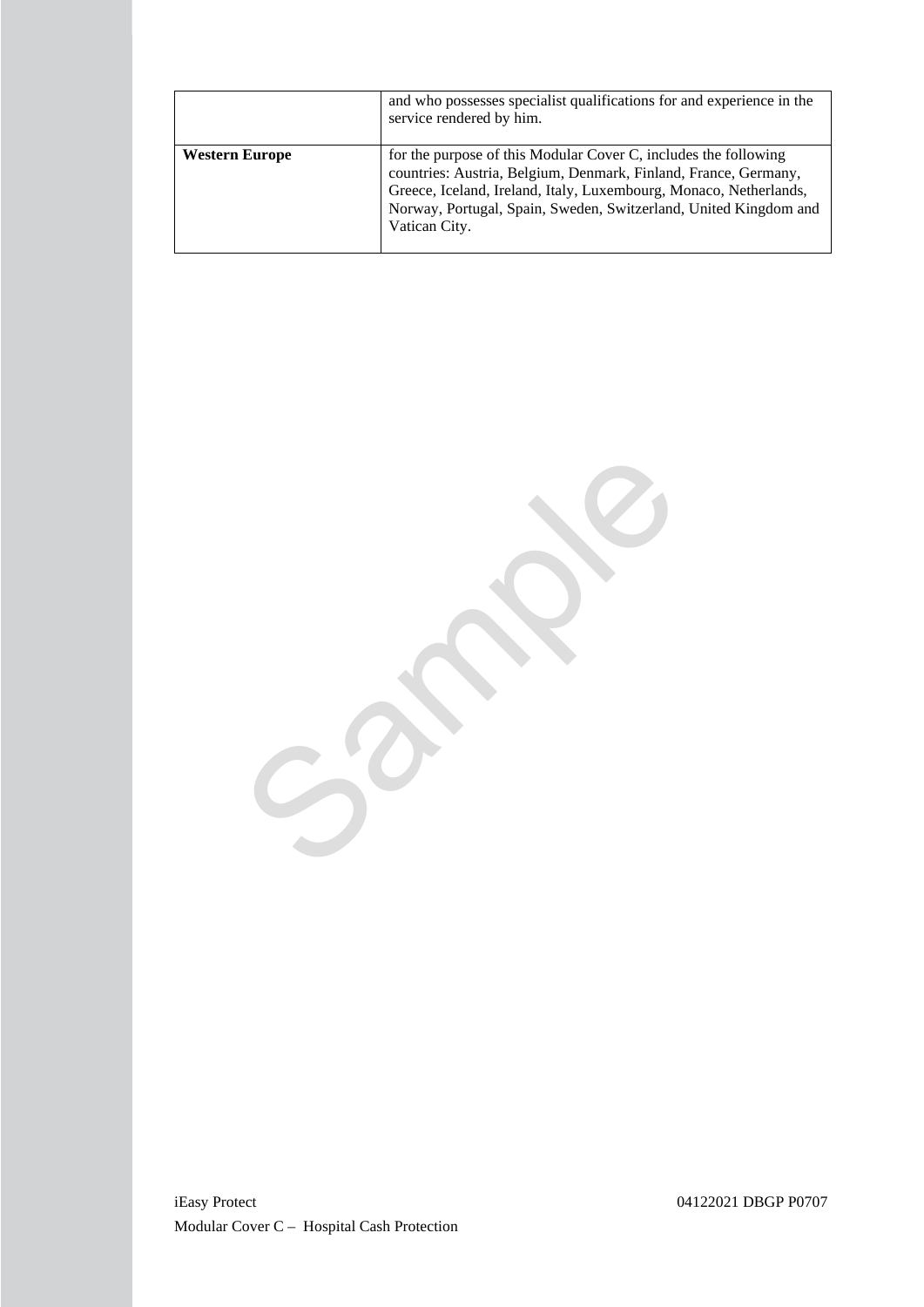This Modular Cover D is attached to your Policy but does not form part of the Basic Policy. It is issued in consideration of the payment of premiums applicable to this Modular Cover D stated on the Policy Information Page or relevant endorsement. The provisions of the Basic Policy to which this Modular Cover D is attached are incorporated by reference and shall apply unless otherwise specified herein.

Unless otherwise defined in this Modular Cover D, words and expressions defined in the Basic Policy shall have the same meanings under this Modular Cover D.

If your Policy Information Page or any other relevant endorsement show that you have a Basic Policy and this Modular Cover D are in force, we'll pay a benefit under the following circumstances.

## **1.1 Major Urban Critical Illness Benefit**

### **What is it and how much will we pay?**

is it and how much will we pay?<br>
If the Insured is Diagnosed to be suffering from a Cancer, Heart Attack or Strue proof of such illnesses in accordance with claim procedures for this Me<br>
Inlarge this benefit equals to 100% If the Insured is Diagnosed to be suffering from a Cancer, Heart Attack or Stroke, upon receipt of due proof of such illnesses in accordance with claim procedures for this Modular Cover D, we shall pay this benefit equals to 100% of the Sum Assured.

This benefit is limited to and shall cease upon one (1) payment to the Owner equals to 100% of the Sum Assured for any and all Cancer, Heart Attack and Stroke.

## **1.2 Exclusions**

#### **When we won't pay?**

We won't pay the benefit(s) under this Modular Cover D if a claim for the benefit(s) arises from or involves any of these conditions or circumstances:

- (a) any illness other than a Diagnosis of suffering from a Cancer, Heart Attack, or Stroke;
- (b) any illness the signs or symptoms of which first occurred prior to the later of the Issue Date or the latest Commencement Date of this Modular Cover D;
- (c) any illness the signs or symptoms of which first occurred within ninety (90) days following the later of the Issue Date or the latest Commencement Date of this Modular Cover D;
- (d) Cancer of the Insured, where in our opinion such Cancer was directly or indirectly due to AIDS or HIV Infection; and
- (e) any illness resulting from a physical or mental condition which existed before the Issue Date or the latest Commencement Date of this Modular Cover D (whichever is later) and which was not disclosed in the application for insurance or health statement.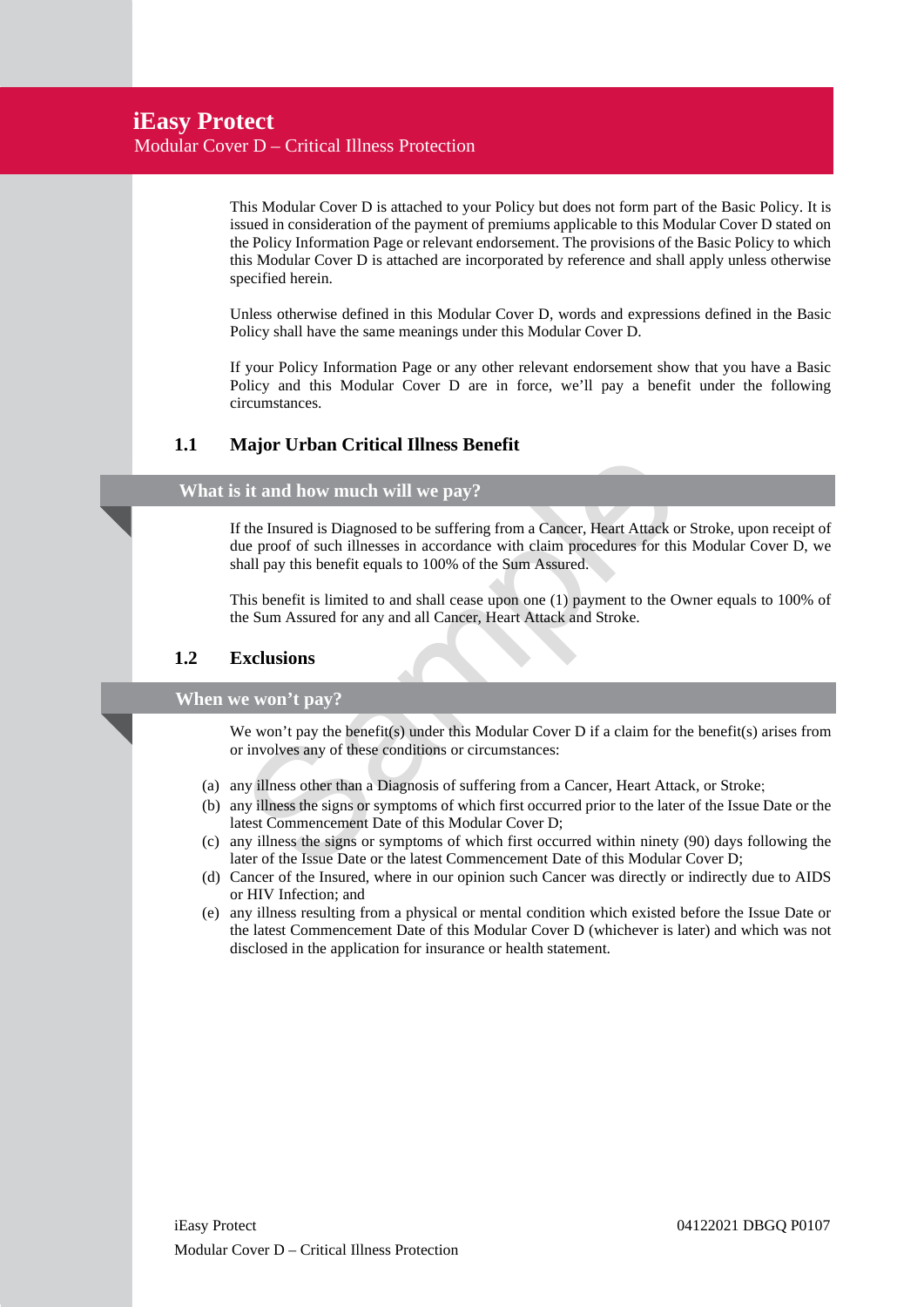

## **Claim Procedures**

Explains how to make a claim under this Modular Cover.

The Claims Procedures set out in the Basic Policy is applied and shall be supplemented by the following:

## **When you make a claim?**

Subject to applicable law, please submit your claim to us after the Diagnosis of suffering from Cancer, Heart Attack or Stroke.

Proof of Cancer, Heart Attack or Stroke (as the case may be) must be furnished to us during the lifetime of the Insured and within six (6) months after the Diagnosis of the relevant illnesses or condition.

#### **What documents you need to submit?**

You must fill in the claim forms that we provide with sufficient details to identify the Insured, and give us proof (including any other information and documents that we may reasonably ask you for) to support your claim at our Issuing Office at your own expense. We have the right to ask you for additional information and documents to support your claim, including original copies of any official statement of accounts and receipts which show the itemized expenses. We will not be able to process your claim until we receive this information and the completed claim forms.

Where a claim is based upon Cancer as defined, we shall be entitled to require the Insured to undergo a blood test, including a test for the detection of any human immunodeficiency virus, as a condition precedent to any acceptance by us of due proof of such illnesses.

You must meet our requirements regarding proof of claim as stated above before we will pay any benefit(s) under the Modular Cover D.

Sapport you claim at our issume Onter at your exponent and decomments to support your claim, including original deditional information and documents to support your claim, including original determent of accounts and recei If you do not make your claim and provide proof as stated here, we may refuse the claim. However, we will not refuse your claim if you can show that you made the claim and provided us with all relevant proof as soon as was reasonably possible. We assess claims under the Basic Policy and the Modular Cover D attached to it separately and independently of each other and it may lead to different claim decisions.

## **Grandfathered Critical Illness Clause**

- 1. Where the Insured is covered under any other policy contract(s) or supplementary contract(s) providing coverage for critical illness or cancer (as the case may be) ("Grandfathered Critical Illness") issued by the Company and/or AIA Company Limited (whether in Hong Kong or Macau) before December 31 2011 which does not contain any GRANDFATHERED CRITICAL ILLNESS CLAUSE ("Old Critical Illness Plan"), the Major Urban Critical Illness Benefit under this Modular Cover D shall be payable in accordance with this GRANDFATHERED CRITICAL ILLNESS CLAUSE ("Clause"), subject to other terms and conditions of this Policy. This Clause shall not apply to the following Old Critical Illness Plans:
	- (i) Cancer Aid Program

Modular Cover D – Critical Illness Protection

- (ii) Supplementary AIA Female Health Contract (Form No. 3000B)
- (iii) Supplementary Female Cancer Contract (Form No. 1990B)
- (iv) Supplementary Female Cancer Contract (Form No. 1904B)
- (v) Ladies Special Cancer Rider Supplementary Contract (Form No. 1904B)
- 2. For purposes of this Clause, the definition of "Cancer", "Heart Attack" and "Stroke" under the Glossary of Terms of this Modular Cover D is amended by replacing its entirety with the following:

"Cancer" , "Heart Attack" and "Stroke" means either:

(a) "Cancer", "Heart Attack" and "Stroke" as set out and defined respectively in the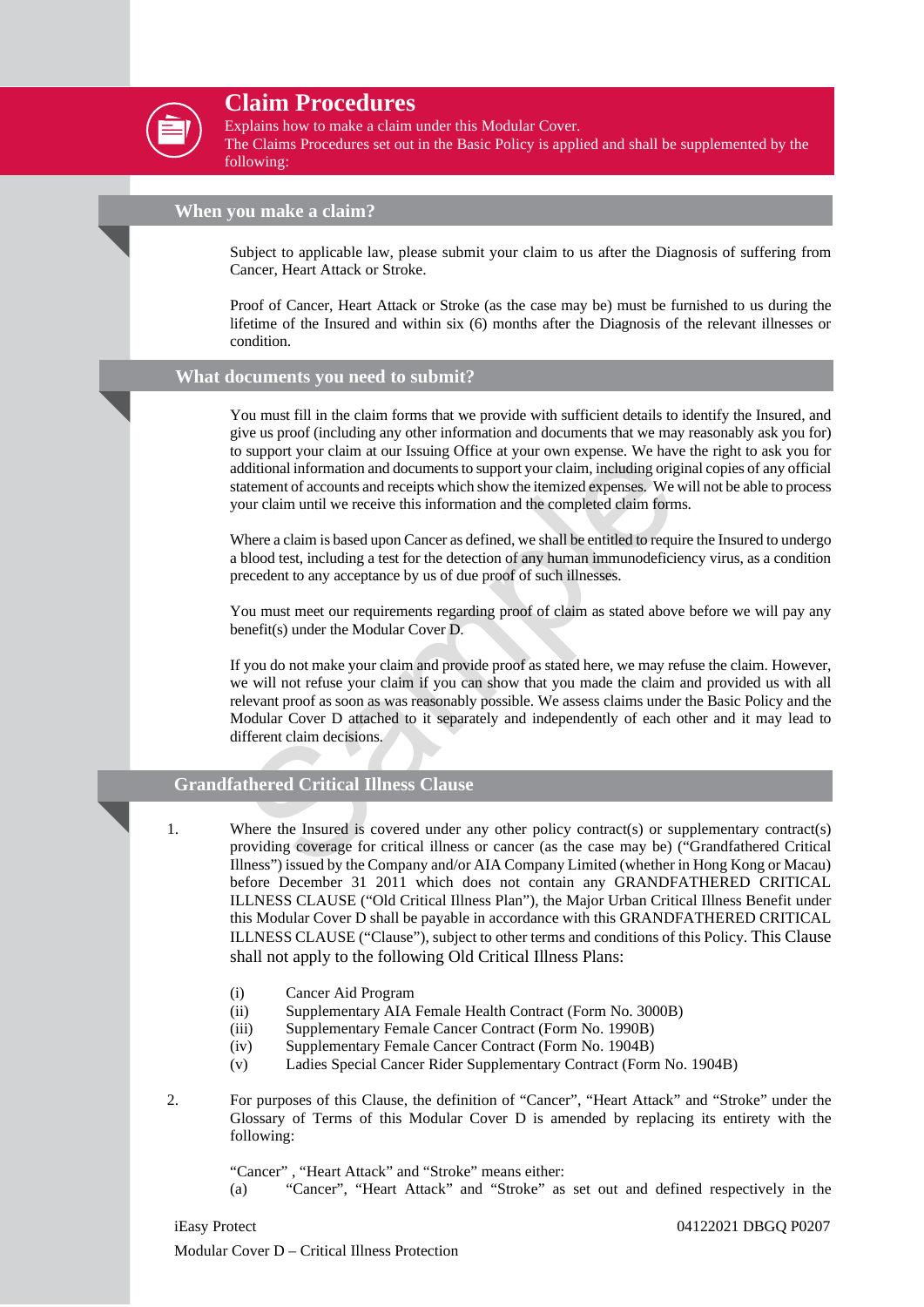Glossary of Terms of this Modular Cover D; or

- (b) the same illness which is not within the meaning of the related definition as set out under clause (a) herein, but which fulfils the condition(s) and  $\prime$  or diagnostic requirement(s) for the same illness under the definition of critical illness or cancer (as the case may be) under an Old Critical Illness Plan, provided that i) coverage under the Old Critical Illness Plan for critical illness or cancer (as the case may be) has not been exhausted and remains in force at the time of Diagnosis of such illness under this Modular Cover D; ii) benefits have been received or paid, or will be received or paid, in respect of the relevant illness under the Old Critical Illness Plan; and iii) the signs or symptoms of the relevant illness first occur more than ninety (90) days following the later of the Issue Date or last Commencement Date of this Modular Cover D ("Grandfathered Critical Illness").
- 3. This Clause shall be subject, not to the terms and conditions set out in the Old Critical Illness Plan, but to the terms and conditions applicable to this Modular Cover D, including but not limited to:
	- (i) "Incontestability" clause; and
	- (ii) the "Exclusions" clause in the Modular Cover D.
- 4. This Clause shall be subject to the limitation that the aggregate of the benefit payments paid and / or payable in respect of:
	- (i) a Grandfathered Critical Illness under this Modular Cover D;
	- (ii) any and all Grandfathered Critical Illnesses (as defined in the Old Critical Illness Plan(s)) under any and all other policies and supplementary contracts issued by the Company and / or AIA Company Limited (whether in Hong Kong or Macau) insuring the same life and which are stated to be subject to the Grandfathered Critical Illness limit herein;
	- (iii) any and all Critical Illnesses (as defined in the Old Critical Illness Plan(s)) on which the Grandfathered Critical Illness(es) is based, under any and all Old Critical Illness Plan(s) providing a Critical Illness benefit or payment for Critical Illness; and
	- (iv) any Cancer on which the Grandfathered Critical Illness(es) is based, under any and all Old Critical Illness Plan(s) providing a Cancer benefit or payment for Cancer;

which shall not exceed a per life maximum of US\$650,000 or HK\$ / MOP5,200,000, depending on the currency as stated on the Policy Information Page.

or payable in respect of:<br>
(i) a Grandfathered Critical Illness under this Modular Cover D;<br>
any and all Grandfathered Critical Illnesses (as defined in the Plan(s)) under any and all other policies and supplementary con<br> 5. Notwithstanding Major Urban Critical Illness Benefit clause, where the benefit paid in respect of a Grandfathered Critical Illness ("First Payment"), is less than 100% of the Sum Assured due to application of the per life limit set out in Clause 4 of the GRANDFATHERED CRITICAL ILLNESS CLAUSE herein, our liability under Major Urban Critical Illness Benefit clause shall not terminate following the First Payment, and the remaining balance of Sum Assured (after deducting the First Payment) shall be applied towards any amount(s) which is payable under Major Urban Critical Illness Benefit clause.

Our liability under this Clause shall cease upon reaching 100% of the Sum Assured.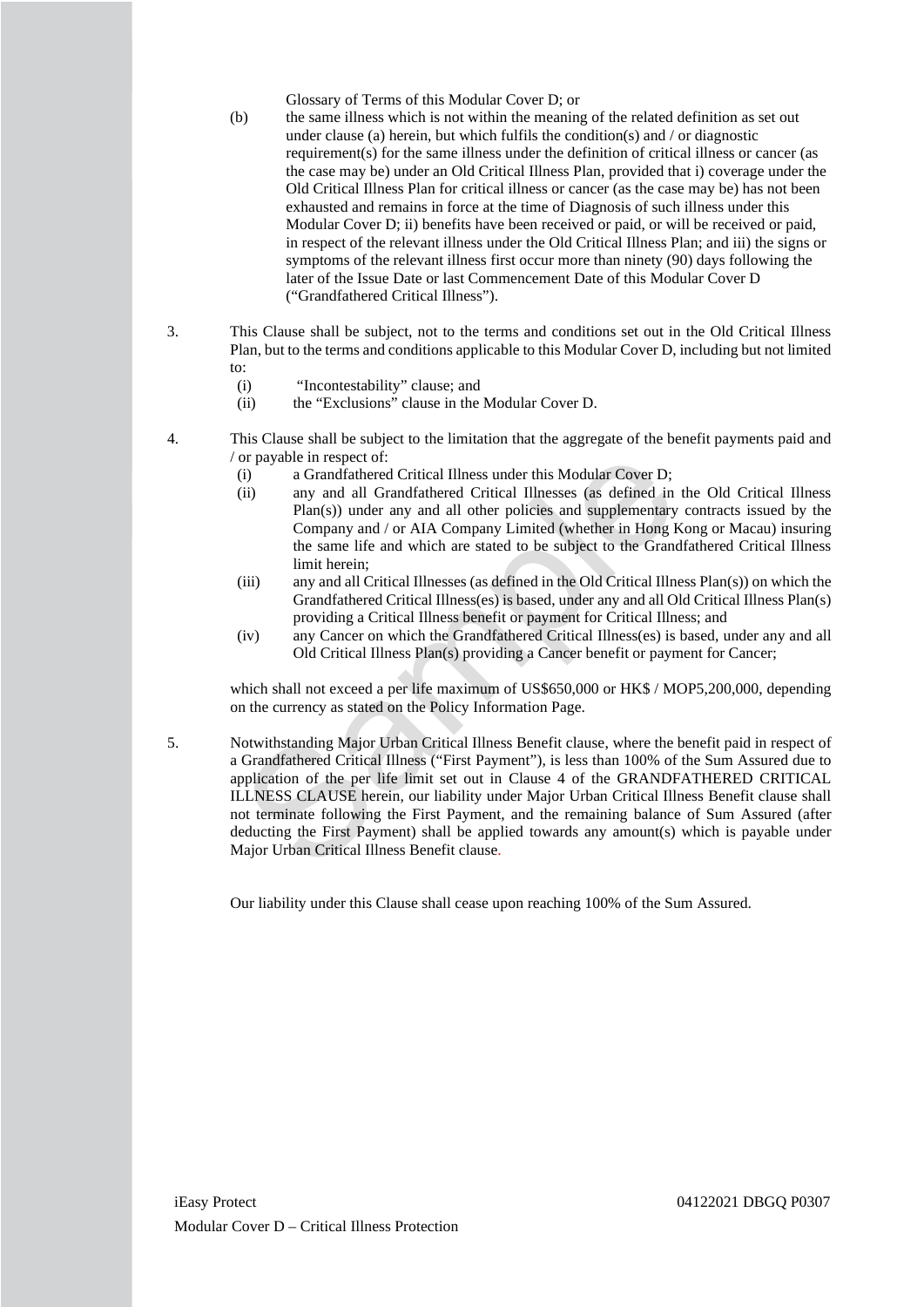

## **Termination of this Modular Cover**

Explains when this Modular Cover ends.

## **Termination – When your Modular Cover ends?**

This Modular Cover D automatically ends on the earliest of the following dates:

- (a) the date of the Insured's death; and
- (b) the date you surrendered, or terminated your Modular Cover D; and
- (c) the Policy Anniversary of this Modular Cover D immediately following the Insured's eightyfifth  $(85<sup>th</sup>)$  birthday; and
- (d) the end of the Grace Period, if you do not pay the regular premium due on this date by the end of the Grace Period; and
- (e) the benefit(s) paid under Modular Cover D reach 100% of Sum Assured.

When your Basic Policy is terminated, all your Modular Cover(s) will be terminated at the same time.

ur Modular Cover ends, we will still process any claims and benefit payments<br>rere the events leading to your claim are covered under this Modular Cover a<br>f termination. Even if your Modular Cover ends, we will still process any claims and benefit payments under this Modular Cover where the events leading to your claim are covered under this Modular Cover and happened before the date of termination.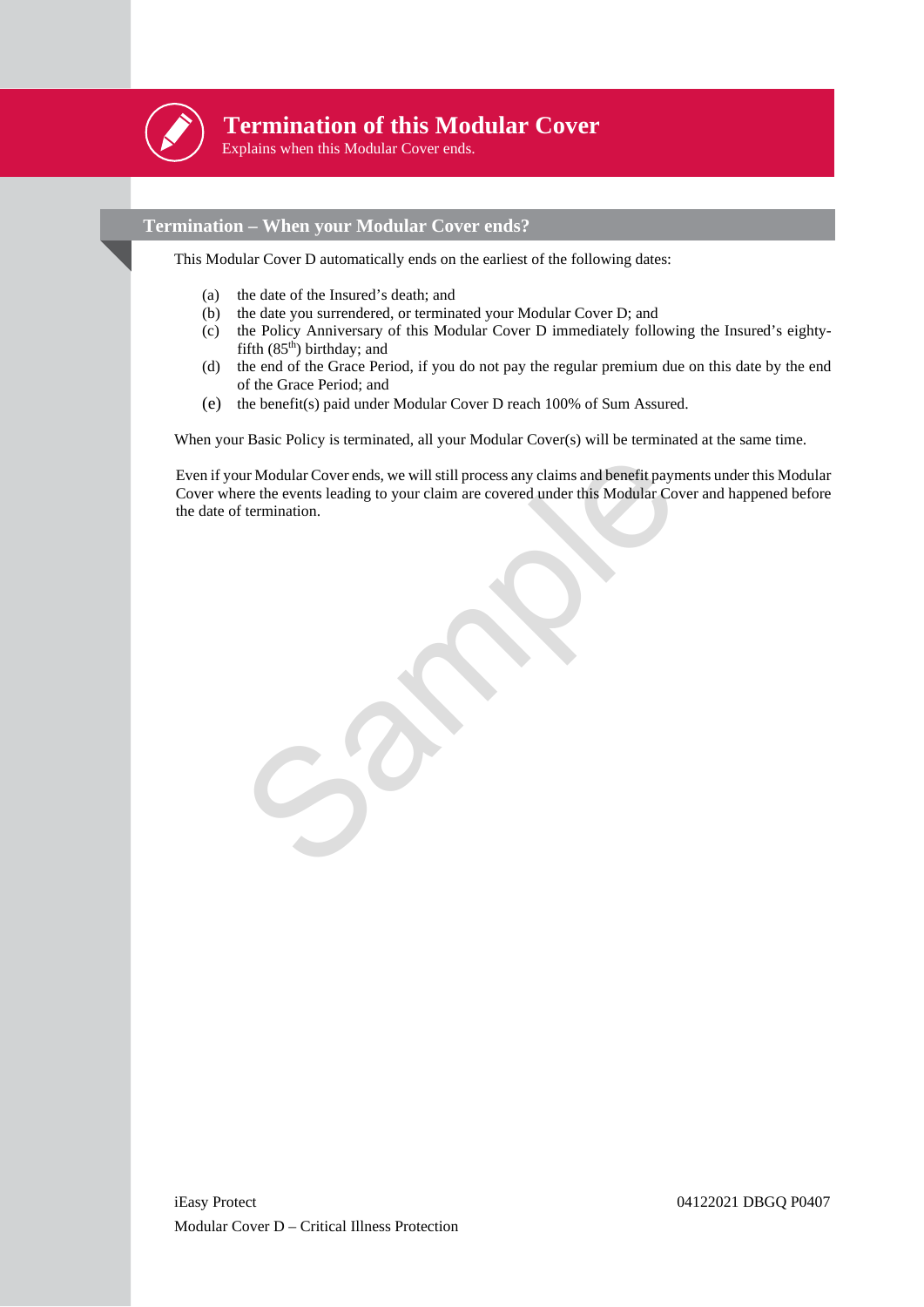

## **Important Legal Rights and Obligations**

Explains the important legal rights and obligations under your Modular Cover.

## **Incontestability - when we can contest payments?**

We can contest or dispute the validity of your Policy and any payments under it at any time if we discover that you or the Insured acted fraudulently. However, unless there is fraud or you have failed to pay premium(s) by the premium due date, we cannot contest the validity of this Policy or refuse/dispute any payment after this Modular Cover D has been in effect continuously for 2 years (provided that the Insured has been alive throughout this period), starting from the Issue Date or the last Commencement Date of this Modular Cover D (if coverage under the Policy / Modular Cover D has reactivated). If we decide that we have reason to contest your Policy, we will treat it as if it never existed. In that case, we will refund any premium and levy you have paid without interest, after deducting any benefits we have paid you and/or any amounts that you owe to us under the Policy.

Sample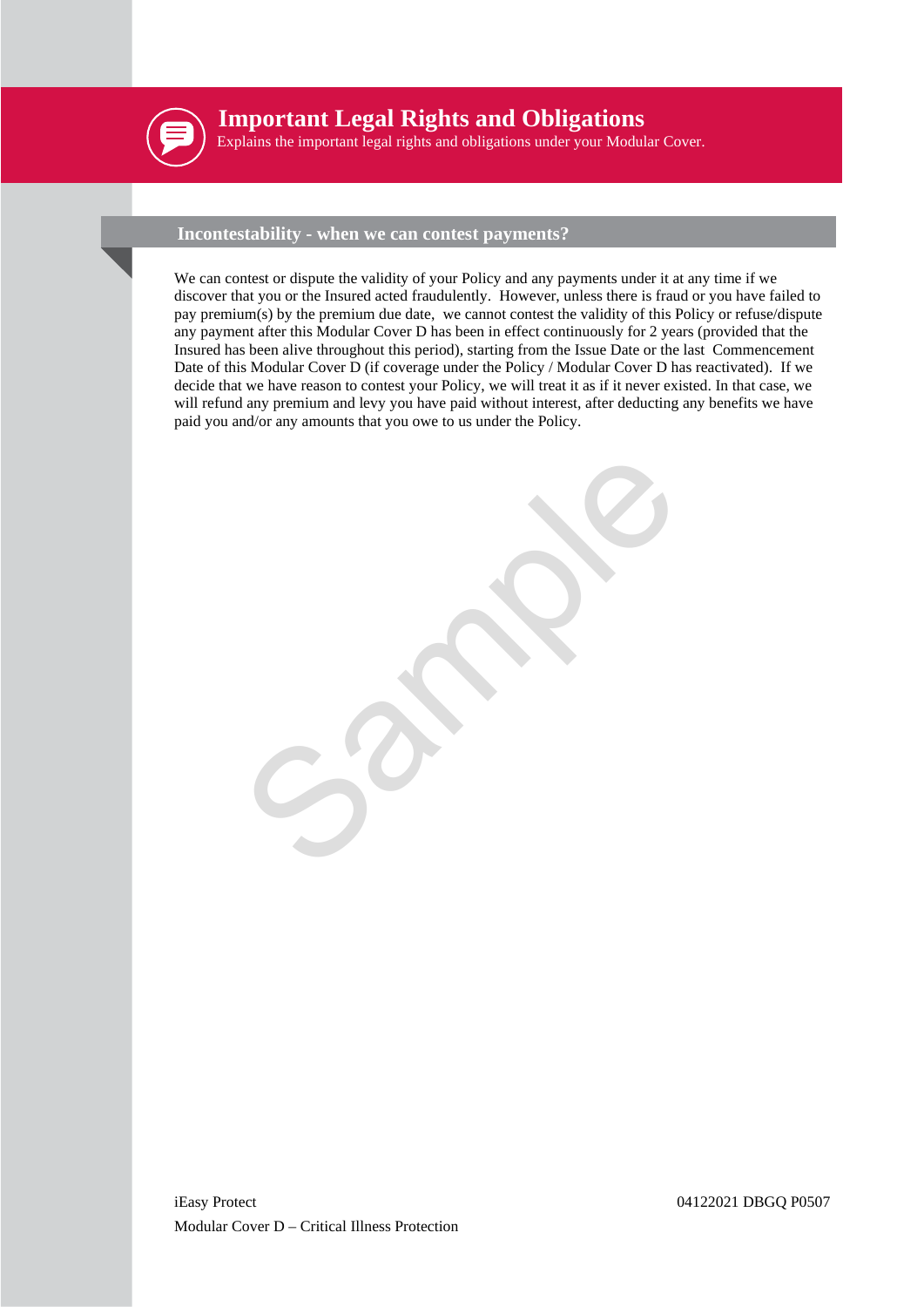

## **Glossary of Terms**

Gives the definition of important words and phrases used in this Modular Cover D.

| <b>AIDS</b>                   | shall have the meaning ascribed to such term by the World Health<br>Organization from time to time.                                                                                                                                                                                                                                                                                                                                                                                                                                                                                                                                                                                                                                                                                                                                                                                                                                                                                                                                                                                                                                                                                                                                                     |
|-------------------------------|---------------------------------------------------------------------------------------------------------------------------------------------------------------------------------------------------------------------------------------------------------------------------------------------------------------------------------------------------------------------------------------------------------------------------------------------------------------------------------------------------------------------------------------------------------------------------------------------------------------------------------------------------------------------------------------------------------------------------------------------------------------------------------------------------------------------------------------------------------------------------------------------------------------------------------------------------------------------------------------------------------------------------------------------------------------------------------------------------------------------------------------------------------------------------------------------------------------------------------------------------------|
| Cancer                        | means:<br>(a) any malignant tumour positively Diagnosed with histological<br>confirmation and characterized by the uncontrolled growth of<br>malignant cells and invasion of tissue; or<br>(b) any occurrence of histologically confirmed leukemia, lymphoma<br>or sarcoma.<br>Irrespective of the above, Cancer does not include any of the<br>following:<br>any cancer which is histologically classified as pre-<br>(i)<br>malignant, non-invasive, or carcinoma in situ, or as having<br>either borderline malignancy or low malignant potential;<br>any tumour of the thyroid histologically classified as<br>(ii)<br>T1N0M0 or a lower stage according to the TNM<br>classification system;<br>any tumour of the prostate histologically classified as T1a<br>(iii)<br>or T1b or a lower stage according to the TNM<br>classification system;<br>(iv) chronic lymphocytic leukemia classified as less than RAI<br>Stage III;<br>any cancer where HIV Infection is also present; and<br>(v)<br>(vi) any skin cancer, other than malignant melanoma,<br>provided that the signs or symptoms of the Cancer commence more than<br>ninety (90) days following the later of the Issue Date and the latest<br>Commencement Date of this Modular Cover D. |
| <b>Diagnosis or Diagnosed</b> | means the definitive Diagnosis made by a Registered Medical Practitioner<br>as defined below, based upon such specific condition(s), as referred to<br>herein in the definition of the particular illness concerned or, in the<br>absence of such specific condition(s), based upon radiological, clinical,<br>histological or laboratory evidence acceptable to the Company. Such<br>Diagnosis must be supported by the Company's medical director who may<br>base his / her opinion on the medical evidence submitted by the Insured<br>and / or Owner and / or any additional evidence he may require.<br>In the event of any dispute or disagreement regarding the appropriateness<br>or correctness of the Diagnosis, the Company shall have the right to call<br>for an examination, of either the Insured or the evidence used in arriving<br>at such Diagnosis, by an independent acknowledged expert in the field of<br>medicine concerned selected by the Company and the opinion of such<br>expert as to such Diagnosis shall be binding on both the Insured and the<br>Company.                                                                                                                                                             |
| <b>Heart Attack</b>           | means the death of a portion of the heart muscle (myocardium) as a result<br>of inadequate blood supply, where all of the following criteria are met:<br>(a) a history of typical chest pain;<br>(b) new characteristic ECG changes indicating acute myocardial<br>infarction at the time of the relevant cardiac incident; and<br>$(c)$ either<br>(i) elevation of cardiac enzymes (CPK-MB) at levels above the<br>generally accepted laboratory levels of normal, or<br>(ii) troponins recorded at a level of Troponin I>0.5ng/ml or higher,<br>or at a level of Troponin T>1.0ng/ml or higher,                                                                                                                                                                                                                                                                                                                                                                                                                                                                                                                                                                                                                                                       |

iEasy Protect 04122021 DBGQ P0607